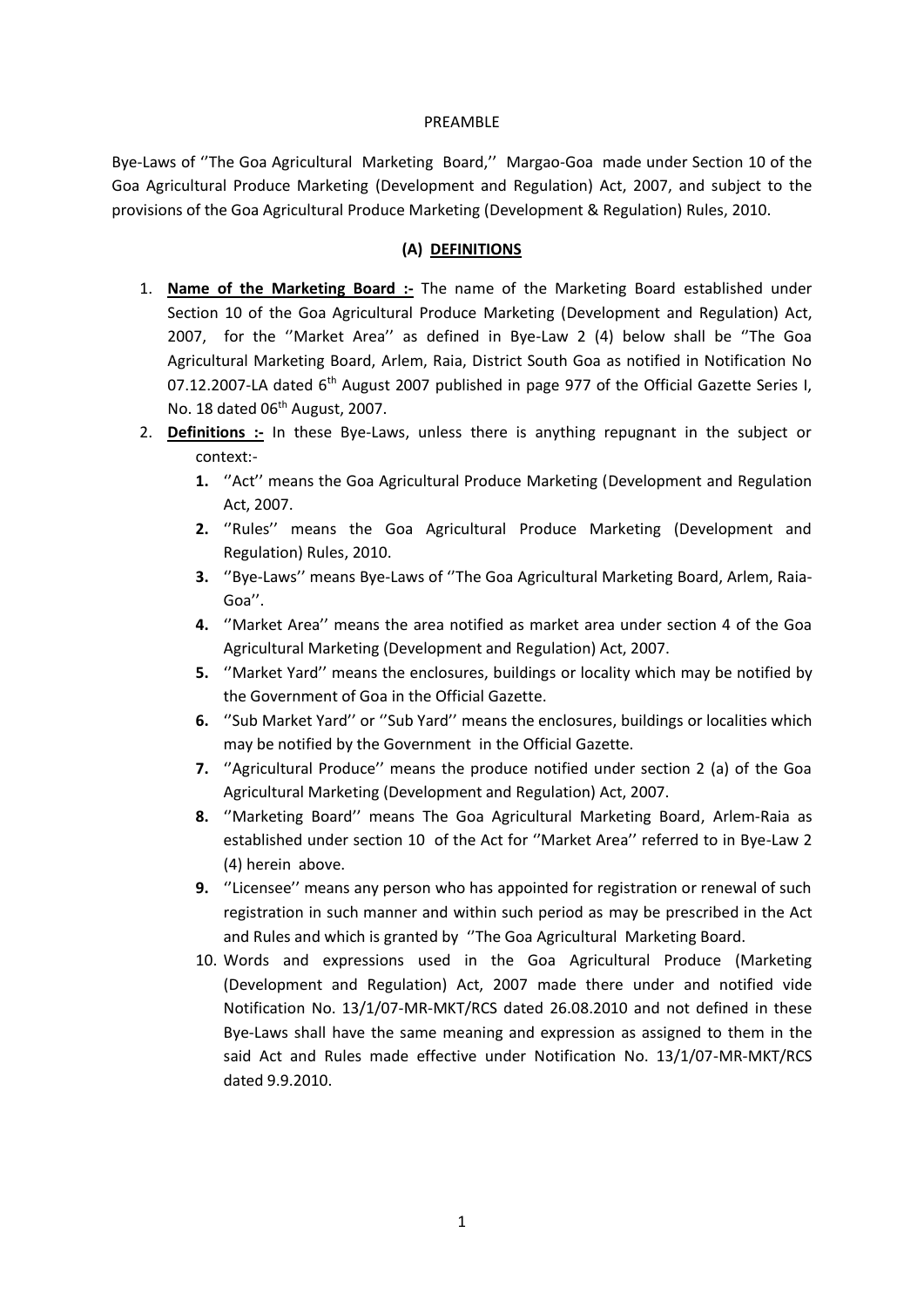## **(B) LICENCES**

- 3. Application for Licences:- All applications for registration or renewal thereof under the provision of Section 51 and Section 54 read with Rule 71 be made in the **FORM No. 'BM' & FORM No. 'BK'** respectively appended to these Bye-Laws.
- 4. Licence Fees:-

1. Subject to the provisions of Rule71, all persons willing to operate in the market yard or sub-Market yard in any place in the market area in relation to marketing of agricultural produce shall pay full fees to the Marketing Board at the following rates for each market year along with the application.

| Sr. | Class of Licence        | <b>Operation limits</b>                                  | Rates of licence | Rate of fee for    |
|-----|-------------------------|----------------------------------------------------------|------------------|--------------------|
| No. |                         |                                                          | Fee (per annum)  | Renewal of licence |
|     |                         |                                                          |                  | (per annum)        |
| 1.  | <b>Commission Agent</b> | Operating<br>all<br>notified<br>in                       | Rs. 500/-        | Rs. 250/-          |
|     |                         | agricultural<br>Produce                                  |                  |                    |
|     |                         | anywhere in the market area.                             |                  |                    |
| 2.  | "A" Class Trader        |                                                          | Rs. 500/-        | Rs. 250/-          |
|     |                         | Operating<br>in<br>all<br>notified                       |                  |                    |
|     |                         | agricultural<br>Produce<br>anywhere in the market area   |                  |                    |
|     |                         | and having turnover of more                              |                  |                    |
|     |                         | than Rs.5,00,000/- annually.                             |                  |                    |
| 3.  | "B" Class Trader        | Operating in<br>all notified                             | Rs. 300/-        | Rs. 150/-          |
|     |                         | agricultural<br>Produce                                  |                  |                    |
|     |                         | anywhere in the market area                              |                  |                    |
|     |                         | having turnover upto<br>and                              |                  |                    |
|     |                         | Rs. 5,00,000/- annually.                                 |                  |                    |
| 4.  | "C" Class Trader        |                                                          | Rs. 200/-        | Rs. 100/-          |
|     |                         | Operating in all agricultural<br>Produce anywhere in the |                  |                    |
|     |                         | market area and<br>having                                |                  |                    |
|     |                         | turnover below Rs.3,00,000/-                             |                  |                    |
|     |                         | annually.                                                |                  |                    |
| 5.  | "A" Class Processor     | of<br>Processing<br>notified                             | Rs.500/-         | Rs. 250/-          |
|     |                         | agricultural<br>Produce                                  |                  |                    |
|     |                         | anywhere in the market area.                             |                  |                    |
| 6.  | Assistant<br>to         | Anywhere in the market area                              | Rs. 300/-        | Rs.150/-           |
|     | Commission agent,       |                                                          |                  |                    |
|     | or Trader               |                                                          |                  |                    |
|     |                         | --- do ---                                               |                  |                    |
| 7.  | Weighman<br><b>or</b>   |                                                          | Rs. 100/-        | Rs.50/-            |
|     | Measurer<br>or          |                                                          |                  |                    |
|     | Counter                 |                                                          |                  |                    |
| 8.  | Warehouseman            | --- do ---                                               | Rs. 150/-        | Rs. 75/-           |
|     |                         |                                                          |                  |                    |
| 9.  | Hamal                   | $- -$ do $- -$                                           | Rs. 5/-          | $Rs. 5/-$          |
|     |                         |                                                          |                  |                    |
|     |                         |                                                          |                  |                    |
|     |                         |                                                          |                  |                    |

### 2. **Rates of Licence Fee:-** (Refer Rule 71 (2) (4) & (7)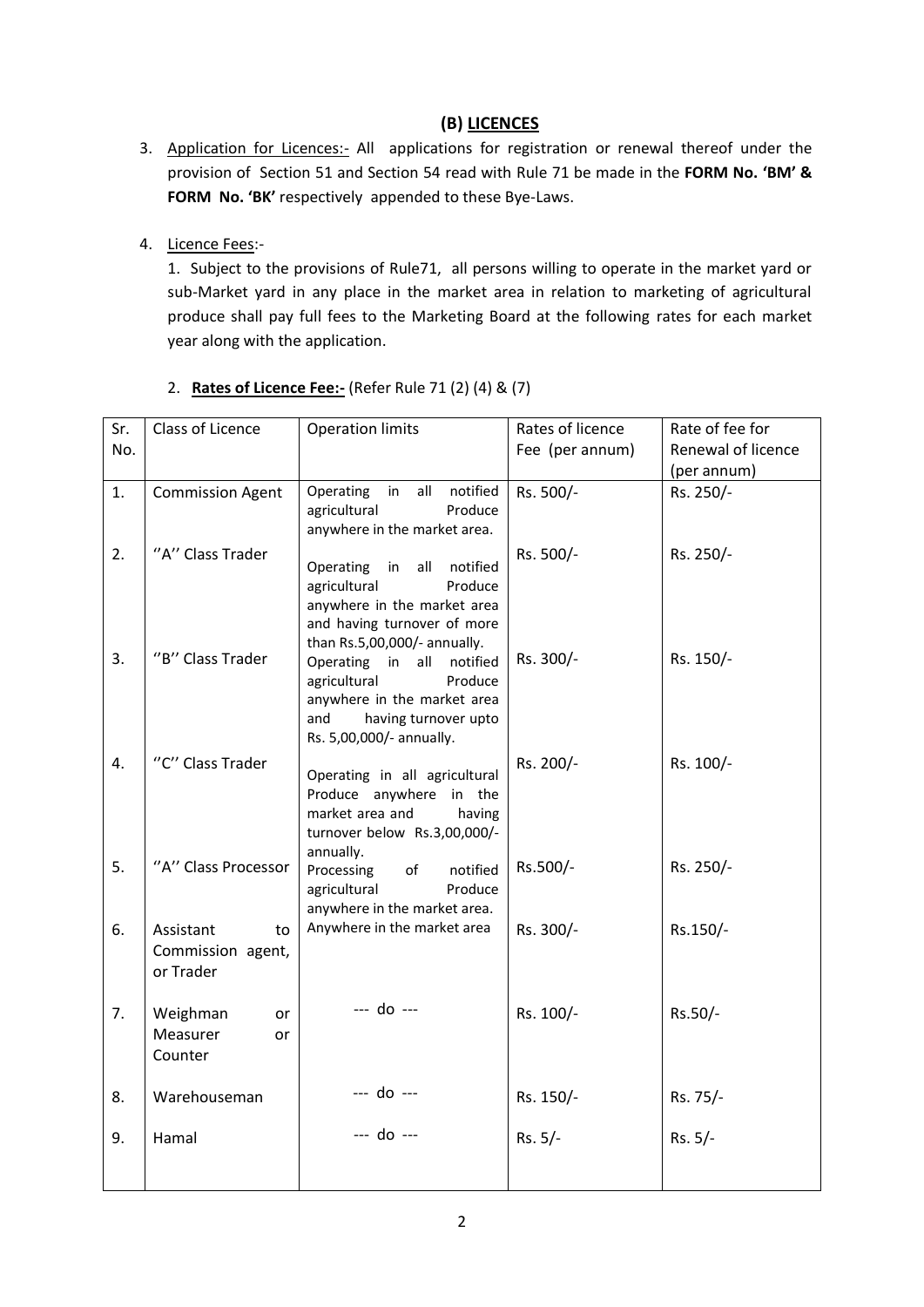### 5. **Giving security/Guarantee and Agreement:-**

- 1) All applications for registration made to the marketing Board under Rule 71 shall be accompanied by cash security or Bank or third persons guarantee or solvency certificate as prescribed by the marketing Board from time to time.
- 2) On receipt of willingness of the Marketing Board to grant the Registration under Rule 71 the applicant shall execute the necessary stamped agreement/bond in the prescribed form at his own cost on failure of which registration will not be granted finally. However, no such stamped agreement need be executed for the purpose of renewal of a Registration in which case the agreement/bond originally executed will stand valid.

### 6. **Conversion of Licence/Registration:-**

The licence/Registration shall be convertible from lower to higher category on payment of a transfer fee of Rs. 50/- and the excess amount representing the difference between the licence fee subject to fulfilment of all conditions of higher category licence.

### 7. **Issue of Duplicate Licence/Registration Certificate:-**

In the event of loss, destruction misplacement etc. of a licence/Registration Certificate, the owner of such a licence/Registration shall immediately report the fact to the Marketing Board in **FORM No. BE**. The Marketing Board on being satisfied that the licence/Registration Certificate was not lost, destroyed, misplaced etc. wilfully by the owner, shall order that a duplicate thereof shall be supplied, on payment of the fee of Rs.100/- Duplicate licences/Registration Certificate issued under this bye-law shall the word ''DUPLICATE'' written across, in ink.

#### 8. **Use of Badges and Tokens:-**

- 1. Every weighman, measurer, counter, husker, hamal and every assistant to market functionaries shall be supplied, with a suitable badge along with the licence/Registration Certificate.
- 2. The deposit for the badge, required to be paid to the Marketing Board shall be Rs.100/-.
- 3. No licence/Registration holders who is supplied with a badge under bye-law 8 (1) shall operate anywhere in the market area without wearing the badge. Badges shall be worn only by the persons holding the licenses/registration in respect of which such badges are granted and are not in any case transferable. A breach of this clause may entail the suspension or cancellation of a licence/registration.
- 4. In case of loss, mutilation or any other defacement of the badge the Marketing Board shall be entitled to require the licensee/registration to reimburse the Marketing Board to the extent of the cost of manufacture of the badge.
- 5. In the event of non-renewal of a licence/ registration, the licensee/registration holder shall return the badge immediately in sound condition to the Marketing Board. For contravention of this clause the deposit shall be liable to be forfeited and the licensee/registration holder shall be liable to be punished.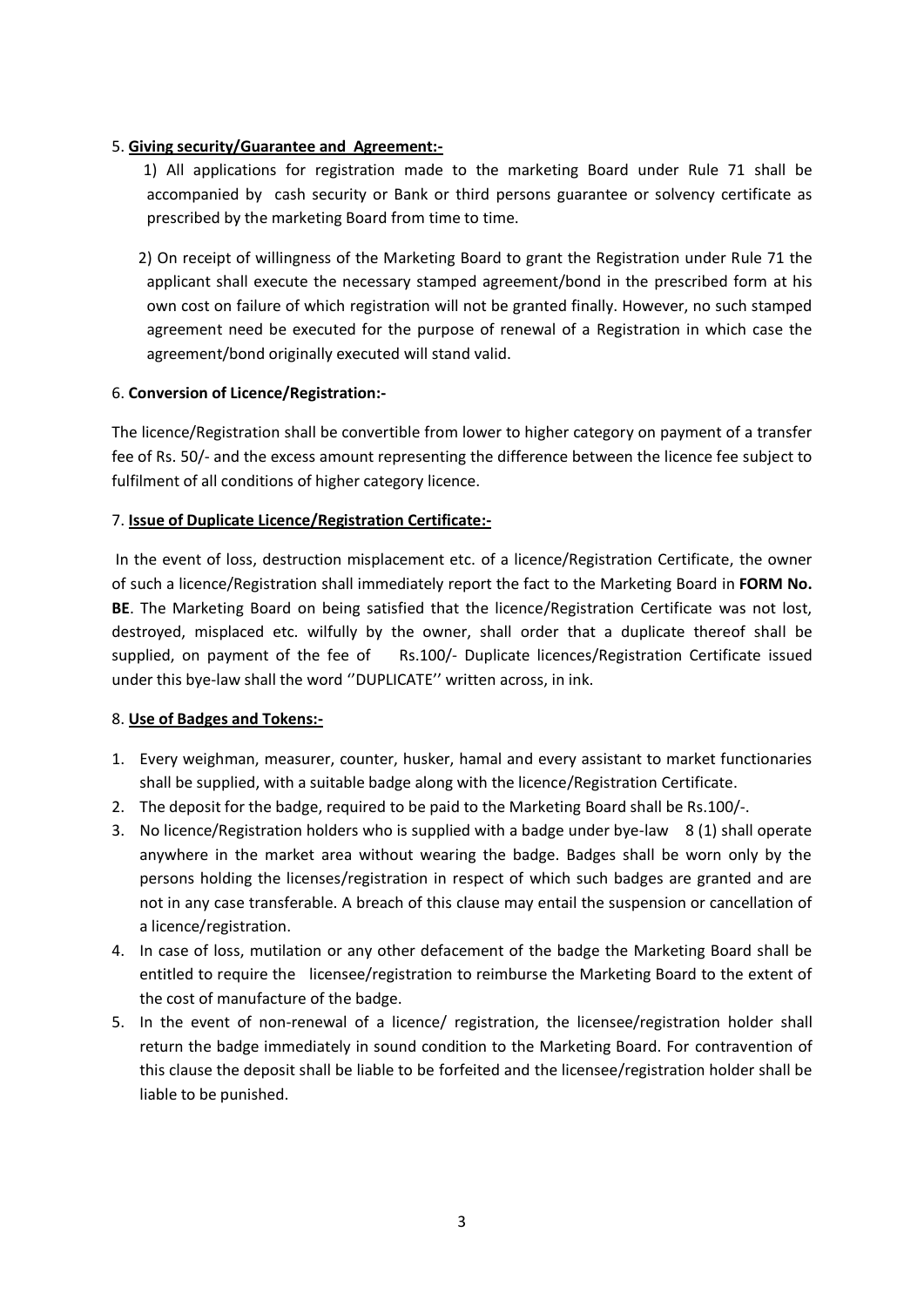#### **9. Maintenance of records by licensee/registration holder and their prices and Inspection:-**

- 1. Every trader, Commission agent, processor, weighman measurer, counter, warehouseman and other market functionaries shall keep records, registers, debit and credit account, purchase, sale and stock registers, account slips, weighman slips, bill books auction registers, market fee proformas and such other books in such forms as the Marketing Board may, from time to time direct.
- 2. Prices of all proformas, registers, books and other printed materials supplied to the licensee/registration holder by the Marketing Board shall be such, as the Marketing Board may specify form time to time.
- 3. The Licensee/registration holder shall render daily or monthly and quarterly returns required by the Marketing Board from the records maintained under Bye-law No. 9 (1).

(a) The Market fee shall be paid by the purchaser not later than  $25<sup>th</sup>$  of the succeeding month.

(b) In case the licensee/registration holder is not able to make payment as at (a) above, the following procedure shall be followed.

The licensee/registration holder shall render quarterly returns of the first three quarters from the records maintained under Bye-Law No. 9 (1).

The returns of the  $1<sup>st</sup>$  quarter of the Market Year i.e. April to June shall be submitted by the end of July alongwith the due Market Fee. The return of the 2<sup>nd</sup> quarter of the Market Year i.e. July to September, shall be submitted by the end of October, alongwith the due Market Fee. The return of 3<sup>rd</sup> quarter i.e. October to December shall be submitted by the end of January alongwith the due Market Fee. As regards 4<sup>th</sup> quarter, the return for the month of January shall be submitted before  $28<sup>th</sup>$  February alongwith due Market Fee and return for the month of February and March alongwith the due Market Fee shall be submitted by 30<sup>th</sup> April. Interest @ 15% p.a. shall be levied on the Market Fee outstanding at the end of every quarter, with effect from  $1<sup>st</sup>$  day of the Succeeding quarter, if not paid within the period stipulated above and in case of fees for the month of January, if not paid by end of February interest shall be charged w.e.f.  $1<sup>st</sup>$  March.

- 4. The Licensee/registration holder shall present all the records maintained by him for inspection if required by the Chairman, Secretary or any servant of the Marketing Board, empowered in that behalf, the licensee/registration holder shall also allow them to enter his entire business premises for inspection.
- 5. For the purpose of Bye-Law 9 (4) the Chairman, Secretary or any other servant of Marketing Board, empowered in this behalf shall be entitled to:-
	- (a) Enter any of the business premises of the licensee/registration holder.
	- (b) Inspect any records, books, registers and copy of any of the information contained in the records or demand the records.
	- (c) Stop any of the vehicles entering into or moving out of the market area and inspect the goods and record with the vehicles.
- 6. Inspection of records under this Bye-Law shall be limited to the purpose of collection of information for which the said inspection is being conducted and information obtained as such shall be used only for legitimate purpose of the Marketing Board and to collect fees, dues etc. If any.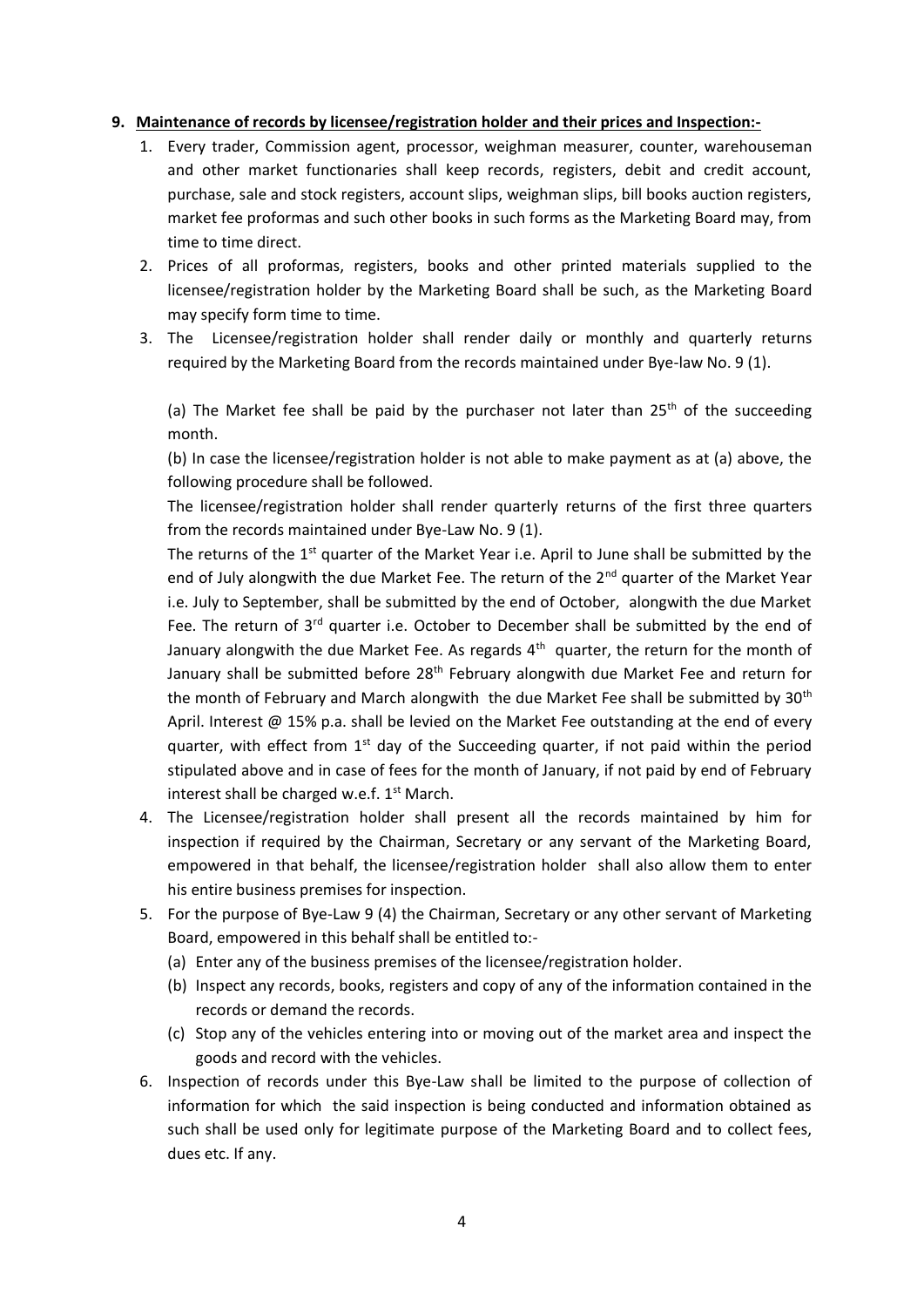### **10. Conduct of licensees/registration holder:-**

- 1. No licensee/registration holder shall deal with any unauthorised person in respect of declared agricultural produce in the market area.
- 2. For the purpose of Bye-Law 10 (1) ''authorised person'' means the licence/registration holder of the Marketing Board and the producer seller.
- 3. No commission agent or trader shall employ or continue in his service any licenced weighman, measurer, counter and husker or make payments in excess of the fixed market charges either in cash or in kind.
- 4. All the market functionaries shall abide by any arrangements which the Marketing Board may make, for ensuring the availability of their services as and when required.

### **11. Prevention of unauthorised person from operating market area.**

The persons empowered to implement the provisions of Act, Rules and Bye-Laws, shall be entitled to demand the production of such proofs of his bonafides from any person suspected to be operating in the market area without proper authorisation

### **(C) MARKET FEE**

- **12.** Rate of market fee on agricultural produce:-
	- 1. The Marketing Board is empowered to levy and collect fees on the agricultural produce marketed in the market area at the rates mentioned at Bye law No. 12(2).
	- 2. Rates of fees to be levied and collected at the rate notified by the Government from time to time.

### **13. Recovery of fee on agricultural produce:-**

Immediately after any agricultural produce is weighed, measured or counted, the purchaser shall pay the full fee as prescribed by the Marketing Board at the rates specified in the Bye-Law No. 12, before the commencement of working hours of the market on the next working day under any circumstances.

# **(D) SALE WEIGHMENT/MEASUREMENT/COUNTING/ ACCOUNT AND STORAGE 14. Bill to be issued to purchaser:-**

Every commission agent shall, immediately after weighman or measurement or counting of agricultural produce, issue a bill to every purchaser in the **form No. BB** prescribed in the behalf and appended to these bye-laws.

## **15. Weighment/counting Slip, Bill and Account Slip.**

## **1 Account slip to be issued to seller:-**

Every commission agent employed by a seller and if no commission agent is employed, every purchaser, shall immediately after weighment, measurement or counting, prepare and issue an account slip in the **form No BC** appended to these by-Laws and give full account in respect of the produce sold to the seller or shall forward the same to him in his absence.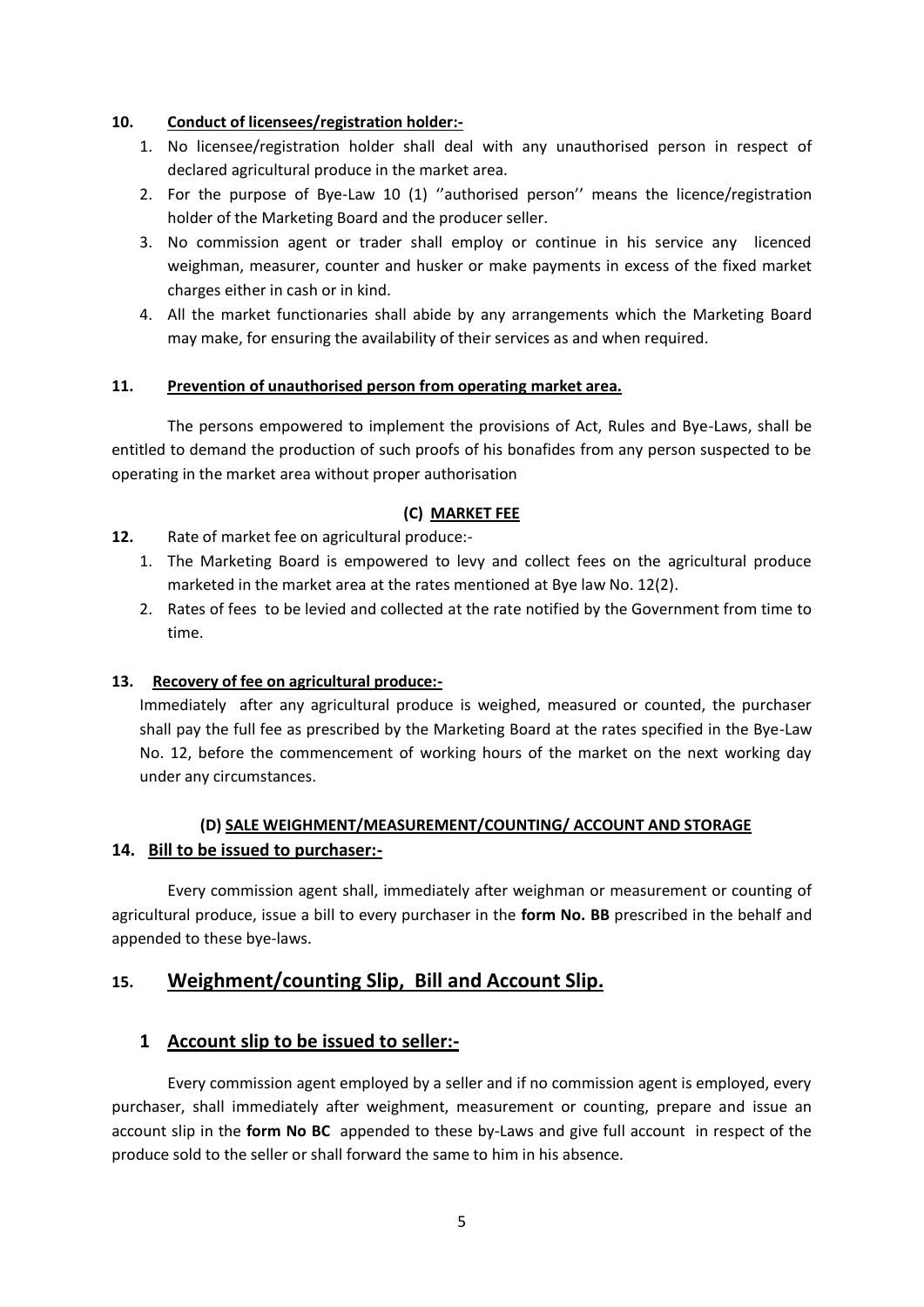**2** Weighment/counting slip , Bill, and sale register shall be maintained in **form no. BN,BO and BP** as appended to these bye-laws.

#### **16. Acknowledgement for receipt of the produce:-**

Every commission agent or purchaser shall immediately after the arrival of the produce for sale in his stall, record in the arrival register and issue an acknowledgement receipt to the person bringing the produce in the **form No.BD** appended to these bye-laws.

#### **17. Method of sale:-**

The method of sale of every declared agricultural produce shall be in accordance with the subsidiary rules made by the Marketing Board in the behalf. All the purchase or sale transactions made by any methods other than those prescribed shall be treated as unauthorised.

#### **18. Retail sale:-**

Definition and limit of retail sale: The limit of the daily retail sale of declared agricultural produce shall be as given below:-

| Sr. | Name of the commodity | Limits for purchase   | for<br>Limits        | limit for<br>Maximum    |
|-----|-----------------------|-----------------------|----------------------|-------------------------|
| No. |                       | transactions          | maximum stock in     | retail sale transaction |
|     |                       |                       | hand<br>on<br>any    |                         |
|     |                       |                       | particular day       |                         |
| 1.  | Coconut               | 100 Nos.              | 200 Nos.             | 25 Nos.                 |
| 2.  | <b>Betelnut</b>       | 5 kgs.                | 15 kgs.              | 2 kg.                   |
| 3.  | Cashewnut             | 10 kgs                | 30 kgs               | 2 kg.                   |
| 4.  | Banana                | 500 Nos.              | 500 Nos.             | 100 Nos. or full bunch  |
| 5.  | Pineapple             | 50 Nos.               | 50 Nos.              | 12 Nos.                 |
| 6.  | Cattle                | No limit              | No limit             | No limit                |
| 7.  | Papaya                | 50 Nos.               | 100 Nos.             | 10 Nos.                 |
| 8.  | Chickoo               | 25 Kgs.               | 50 Kgs.              | 2 Kgs.                  |
| 9.  | Oranges               | 500 NO <sub>s</sub> . | 1000 Nos.            | 25 Nos.                 |
| 10. | Grapes                | 5 basket of 10 kgs    | 10 baskets of 10 Kgs | 10 Kgs                  |
| 11. | Onion                 | 1 bag of 50 kgs.      | 3 bags of 50 Kgs.    | 10 Kgs.                 |
| 12. | Potato                | 1 bag of 50 kgs.      | 3 bags of 50 Kgs.    | 10 Kgs.                 |
| 13. | Sweet Potato          | 1 bag of 50 kgs.      | 3 bags of 50 Kgs.    | 5 Kgs                   |
| 14. | <b>Brinjals</b>       | 15 Kgs.               | 50 Kgs.              | 2 Kgs                   |
| 15. | Chillies (Dry)        | 1 bag of 20 kgs.      | 5 bags of 20 Kgs.    | 5 Kgs.                  |
| 16. | <b>Butter</b>         | 5 kgs                 | 10 Kgs.              | 2 Kgs.                  |
| 17. | Ghee                  | 5 Kgs.                | 10 Kgs.              | 2 Kgs.                  |
| 18. | Milk                  | 15 Ltrs.              | 30 ltrs.             | 5 Ltrs.                 |
| 19. | Mango                 | 50 Kgs or 250 Nos.    | 100 Kgs or 500 Nos.  | 100 Kgs or 50 Nos.      |
| 20. | Watermelon            | 100 Kgs or 25 Nos.    | 200 Kgs or 50 Nos.   | 20 Kgs or 5 Nos.        |
| 21. | Mossambi              | <b>100 Kgs</b>        | 200 Kgs.             | 25 Kgs                  |
|     |                       |                       |                      |                         |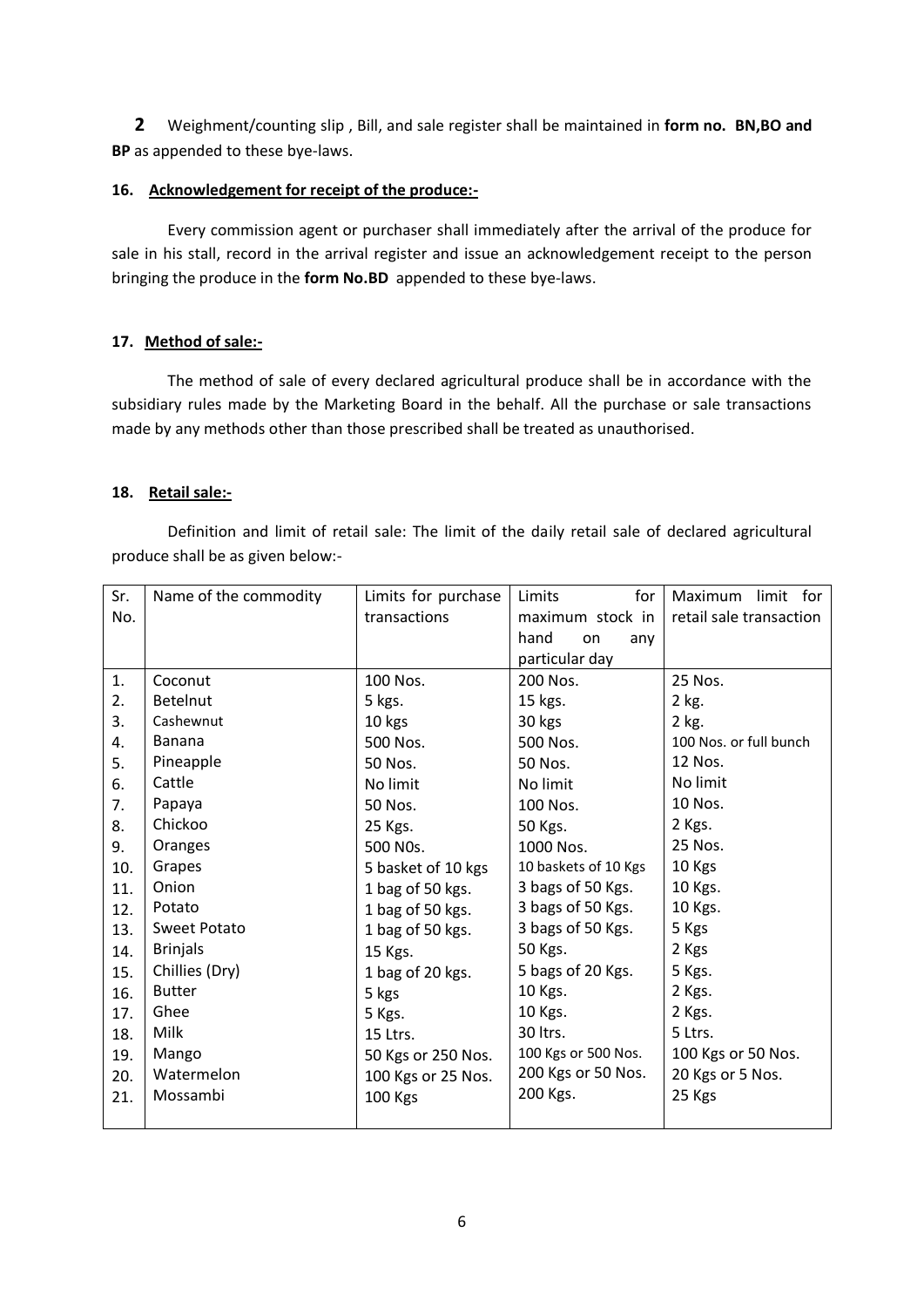#### **19. Units of Quotations:-**

| Sr. | Name of the Commodity               | Unit of quotation |
|-----|-------------------------------------|-------------------|
| No. |                                     |                   |
| 1.  | Coconut                             | 1000 nuts         |
| 2.  | Betelnut                            | 10 kgs            |
| 3.  | Raw Cashewnut (including processed) | 1 quintal         |
| 4.  | <b>Banana</b>                       | 1 quintal         |
| 5.  | Pineapples                          | 1 quintal         |
| 6.  | Cattle                              | In Nos.           |
| 7.  | Papaya                              | 1 quintal         |
| 8.  | Chickoo                             | 1 quintal         |
| 9.  | Oranges                             | 1 quintal         |
| 10. | Grapes                              | 10 Kgs.           |
| 11. | Onion                               | 1 quintal         |
| 12. | Potato                              | 1 quintal         |
| 13. | Sweet Potato                        | 1 quintal         |
| 14. | <b>Brinjals</b>                     | 10 Kgs.           |
| 15. | Chillies (Dry)                      | 1 quintal         |
| 16. | <b>Butter</b>                       | 1 Kgs.            |
| 17. | Ghee                                | 1 Kgs.            |
| 18. | Milk                                | 1 litre           |
| 19. | Mango                               | 1 quintal         |
| 20. | Watermelon                          | 1 quintal         |
| 21. | Mossambi                            | 1 quintal         |
|     |                                     |                   |

The quotations for the declared agricultural produce shall be in terms of following units:-

#### **20. Instrument for weighing and measuring:-**

- 1. Every commission agent trader, processor and warehouseman shall keep following weights and measures and weighing and measuring instruments for use in the market area or in any market therein.
- a) Weights and weighing instruments to weigh one quintal at a time.
- b) All weights from 1 gram to 300 kilo grams.
- c) All measures and measuring instruments for liquids.
- 2. For the purpose of checking the weights and measures and weighing and measuring instruments, with the set of weights and measures and weighing and measuring instruments, kept by the Marketing Board during trading hours, the Secretary shall give all the necessary facilities on receipt of the fees to be fixed by the Marketing Board.
- 3. In case, the Marketing Board provides a weigh bridge, the charges for weighing shall be fixed by the Marketing Board.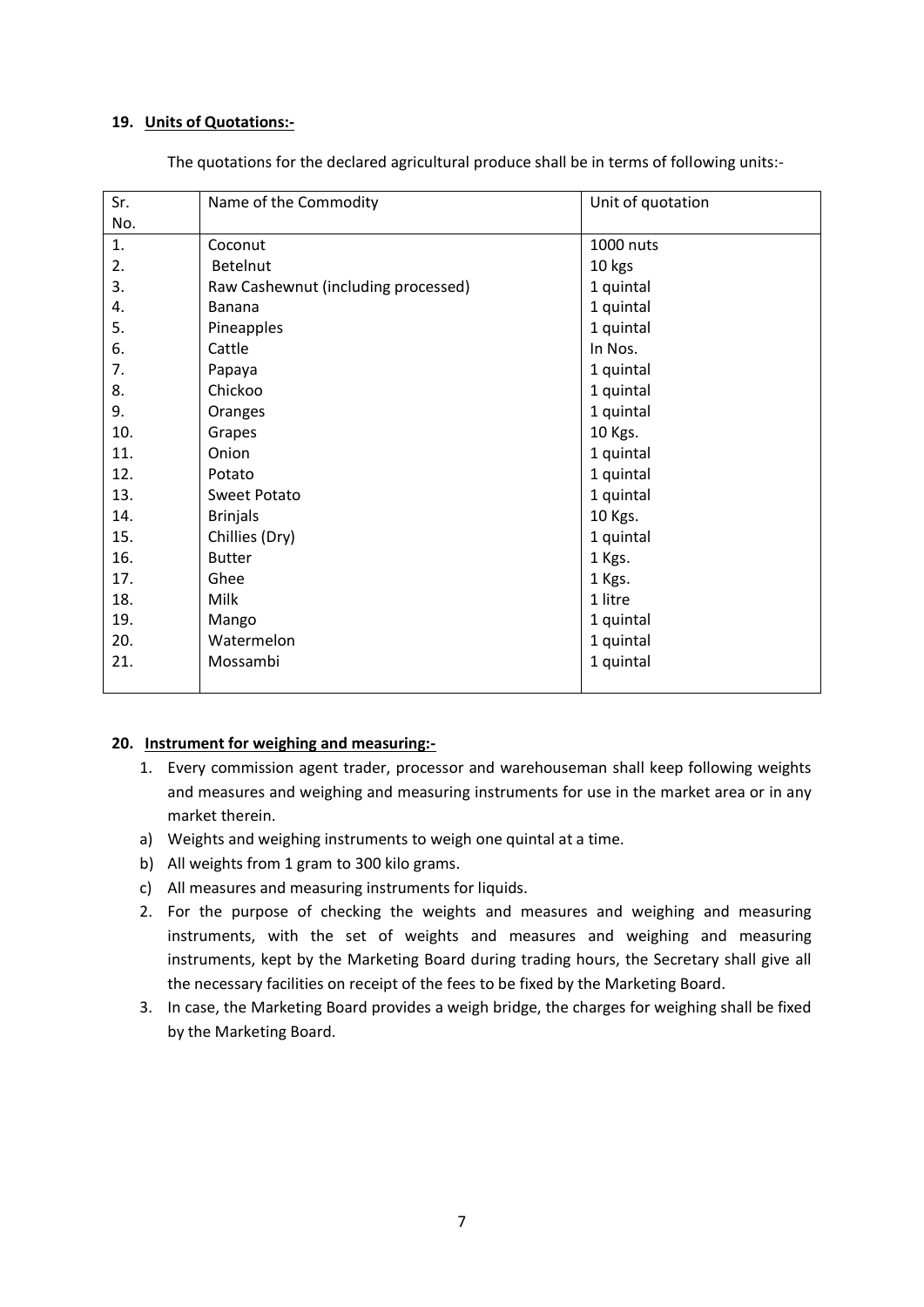## **21. Market charges:-**

The Market charges for the services of the commission agent, trader, weighman, measurer, counter, husker and hamal and for the other services rendered in connection with the purchase and sale of agricultural produce shall be as under:

| Sr.          | Name of the                           | of<br>Item               | Unit                                            | Rate                    | Recoverable                                  | Nature of services to                                                                                                                                                                                                                    |
|--------------|---------------------------------------|--------------------------|-------------------------------------------------|-------------------------|----------------------------------------------|------------------------------------------------------------------------------------------------------------------------------------------------------------------------------------------------------------------------------------------|
| No           | Commodity                             | charges                  |                                                 |                         | form                                         | be rendered                                                                                                                                                                                                                              |
| $\mathbf{1}$ | 2                                     | 3                        | $\overline{4}$                                  | 5                       | 6                                            | $\overline{7}$                                                                                                                                                                                                                           |
| 1.           | Coconut,<br>Betelnut and<br>Cashewnut | Commission               | Per<br>Rs.<br>$100/-$<br>on<br>sale<br>proceeds | Rs. 2/-                 | who<br>Person<br>receives<br>the<br>services | Shall arrange for sale<br>of<br>agricultural<br>produce.                                                                                                                                                                                 |
| 2.           | Betelnut<br>&<br>Cashewnut            | Weighment                | 80 Kgs.                                         | $Re. 1/-$               | $-$ -do $-$                                  | Shall<br>weigh<br>the<br>produce<br>(For<br>weighing a bag up to<br>80 kgs weight 50pcs.<br>Only                                                                                                                                         |
| 3.           | i)Coconut<br>ii) Betelnut             | Husking<br>---do---      | Per 1000<br>per kg                              | Rs. 250/-<br>$Rs. 5/-$  | ---do---<br>---do---                         | Removing the husk<br>as required by the<br>owner                                                                                                                                                                                         |
| 4.           | i)coconut                             | Counting<br>&<br>Grading | Per 1000                                        | Rs. 200/-               | $--do--$                                     | Counting<br>and<br>grading according to<br>commercial<br>grades<br>and removing the<br>dried<br>spoiled<br>and<br>nuts.                                                                                                                  |
|              | ii) Betelnut                          | Sieving                  | Per bag of<br>80 Kgs.                           | $Rs. 2/-$               | $-$ -do $-$                                  | Sieving the betelnut<br>in order to classify<br>according to size.                                                                                                                                                                       |
| 5.           | Coconut,<br>Betelnut and<br>Cashewnut | Hamali                   | Per<br>bag<br>80<br>(upto<br>kgs<br>weight)     | $Rs. 2/-$               | ---do---                                     | Unloading the bags<br>and stacking in the<br>or godown,<br>stall<br>pouring the produce<br>from the bags for<br>sorting/ grading and<br>refilling stitching and<br>keeping<br>on<br>the<br>balance.(For loading<br>or unloading only Rs. |
| 6.           | Coconut,<br>Betelnut and<br>Cashewnut | Godown rent              | bag<br>Per<br>80 kg.                            | $1/-$<br>Re.<br>per day | Person<br>who<br>receives<br>the<br>services | For storing in the<br>godown for every 24<br>hours<br>part<br>or                                                                                                                                                                         |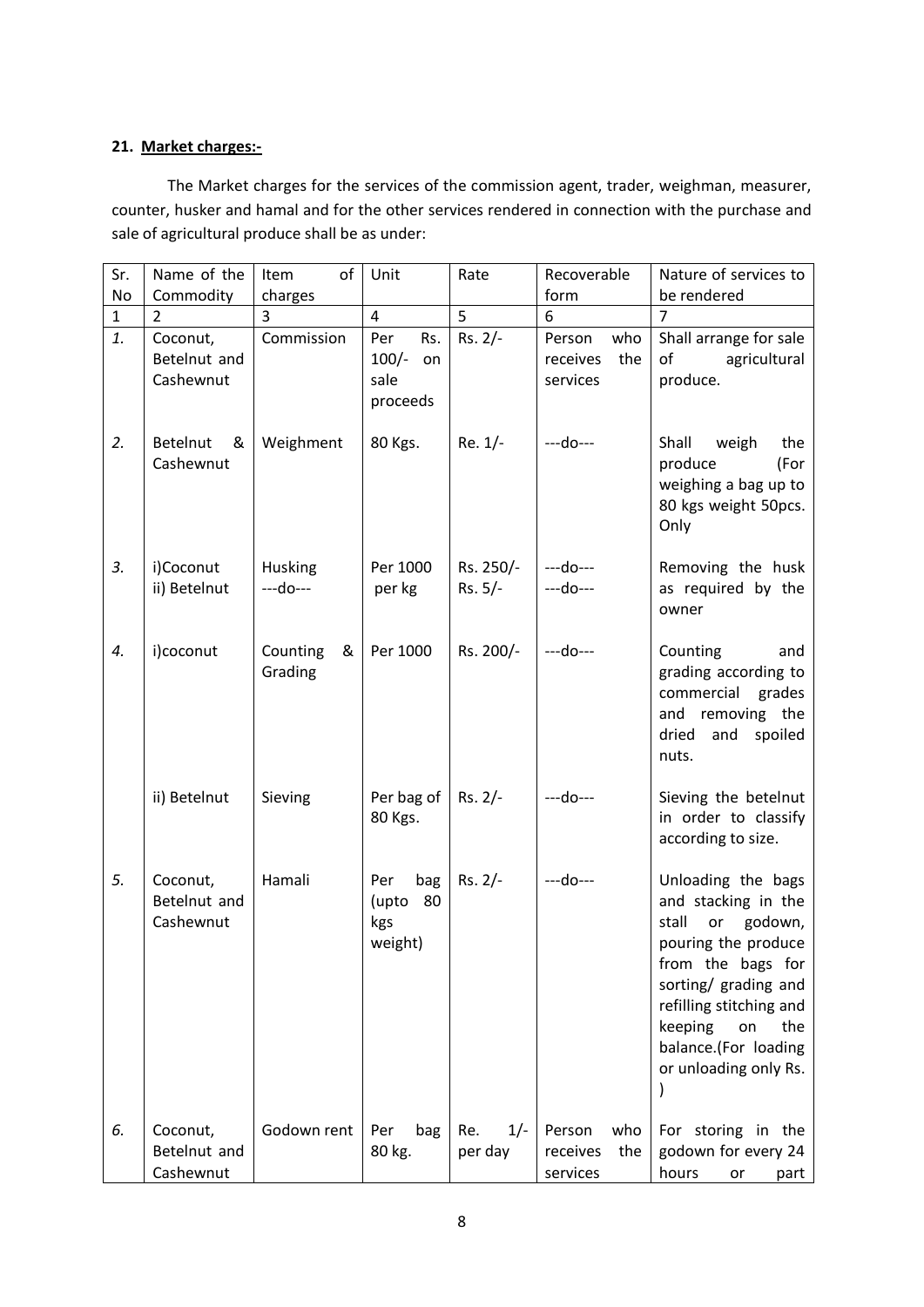|    |                                       |                             |                  |           |          | thereof.                                                                           |
|----|---------------------------------------|-----------------------------|------------------|-----------|----------|------------------------------------------------------------------------------------|
| 7. | i) Cashewnut                          | Cleaning and<br>sorting     | Per<br>Quintal   | $Rs. 5/-$ | ---do--- | the<br>To<br>remove<br>immature<br>and<br>useless<br>and<br>nuts<br>foreign matter |
|    | ii)Betelnut                           | ---do---                    | $- -d$ o $-$     | $Rs. 5/-$ | ---do--- | khoka<br>To<br>remove<br>and damaged nuts<br>and foreign matter.                   |
| 8. | Coconut,<br>Betelnut and<br>Cashewnut | Gunny<br><b>Bag</b><br>Rent | 50<br>Per<br>bag | $Rs. 5/-$ | ---do--- | for standard<br>Rent<br>size gunny bag per<br>day of 24 hours or<br>part thereof.  |

### **22. Storage of agricultural produce:-**

- 1. Agricultural produce shall stored in any godown, open yard and any other place used for the purpose of storage in the market area and registered with the Marketing Board. For the purpose of registration of the place of storage, the Marketing Board shall charge @ Rs. 20 per Market year.
- 2. On receipt of an application in **form No.BF** for registration of any place as the place for storage of agricultural produce the Marketing Board shall, if it thinks fit, register the same and issue a certificate to that effect.
- 3. All places where agricultural produce is stored by its owner for his private and house hold use shall not be required to be registered under this bye-law.
- 4. The Marketing Board may issue such directions as it thinks necessary for the purpose of regulating the storage of agricultural produce. This provision is not applicable to the godowns belonging to the Central and state Warehousing Corporations.
- 5. All the licensed warehousemen shall take due care to protect the agricultural produce, stored, in their godowns against dampness, rain, insects, fire and birds. Insecticides and pesticides shall be applied on this produce from time to time. The facilities provided in this regard by the Marketing Board or the Central or State Warehousing Corporations shall be availed Fertilizers, poisonous materials, Chemicals and drugs should not be kept in close vicinity of Agricultural produce.

### **(E) ADMINISTRATION**

#### **23. Convening of Meetings:-**

- 1. The Marketing Board meetings shall be convened once in a month, but the interval between two consecutive meetings shall not be more than 60 days.
- 2. Meetings of Board and Sub-Committees shall be convened by Secretary of the Marketing Board in consultation with the Chairman.
- 3. The State Marketing Officer himself or any other person authorised by him in this behalf shall convene meetings of the Marketing Board for transacting urgent business.
- 4. In case, more than 50% of the members of the Marketing Board make a written application for calling a meeting the Chairman shall call a meeting within 10 days from the receipt of such an application. If such a meeting could not be held within the specified period, the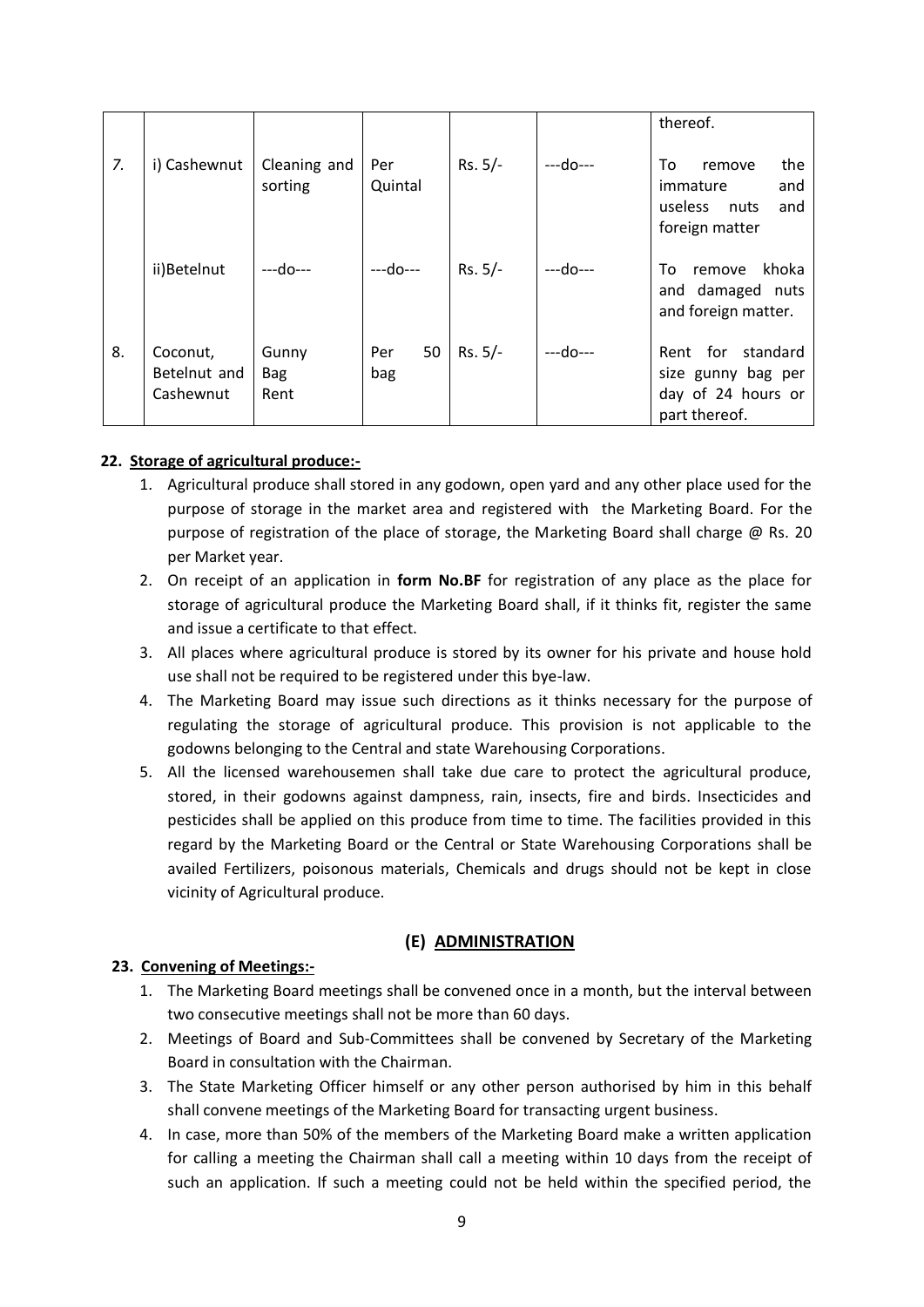members who have demanded the meeting to be convened shall intimate to the State Marketing Officer in writing and the State Marketing Officer shall convene such a meeting within 15 days from the receipt of the application. The State Marketing Officer or any person authorised by him in this behalf shall have the right to attend such meeting.

## **24. Notices of the Meetings:-**

- 1. Seven days notice convening the meeting of the Marketing Board shall be given to each member . The notice shall specify the date, hour and place of the meeting and the agenda of the business to be transacted. A copy of notice shall also be sent to the State Marketing Officer or any other person authorised by him in this behalf. In case of meetings to be held for transacting urgent business, three days notice shall be deemed sufficient.
- 2. All notices of meetings shall be sent to all the members by the Secretary in consultation with the Chairman or in his absence with Vice-Chairman or in the absence of both any two members of the Marketing Board.
- 3. Clause (1) of this bye-law shall not apply in case of adjourned meetings for want of quorum. Notices of adjourned meeting containing, the time, place and date for the same shall be notified on the notice board. Such notifications on notice board shall be considered as a sufficient intimation to the members. The meetings, adjourned for want of quorum shall be convened on the  $3<sup>rd</sup>$  day of such adjourned meeting at the time and place specified in the original notice.

## **25. Agenda of the Meeting**

The secretary shall include in the agenda, all items proposed to be placed for the consideration of the Marketing Board by any member and all the items proposed on behalf of the administration of the Marketing Board prior to the date of issuing notices of the meeting containing the agenda.

### **26. Quorum of the Meeting:-**

Out of the total strength of the members of the Marketing Board, ten members shall form a quorum.

### **27. Conduct of meeting:-**

1. The Chairman in his absence, the Vice-Chairman of the Marketing Board or in the absence of both the member, elected by the members present at the meeting shall preside and regulate the course of all business at that meeting. During the course of business of such a meeting, if the Chairman or the Vice-Chairman present himself at that meeting, the member presiding shall handover the charge to the Chairman or the Vice-Chairman as the case may be. The presiding authority who so ever he/she may be shall regulate all the business of the meeting. He/she shall also have the power to take such action, as is necessary in his/her opinion, for the orderly conduct of the meeting.

2. The presiding authority shall decide all points regarding procedure and his/her decision in such cases shall be final.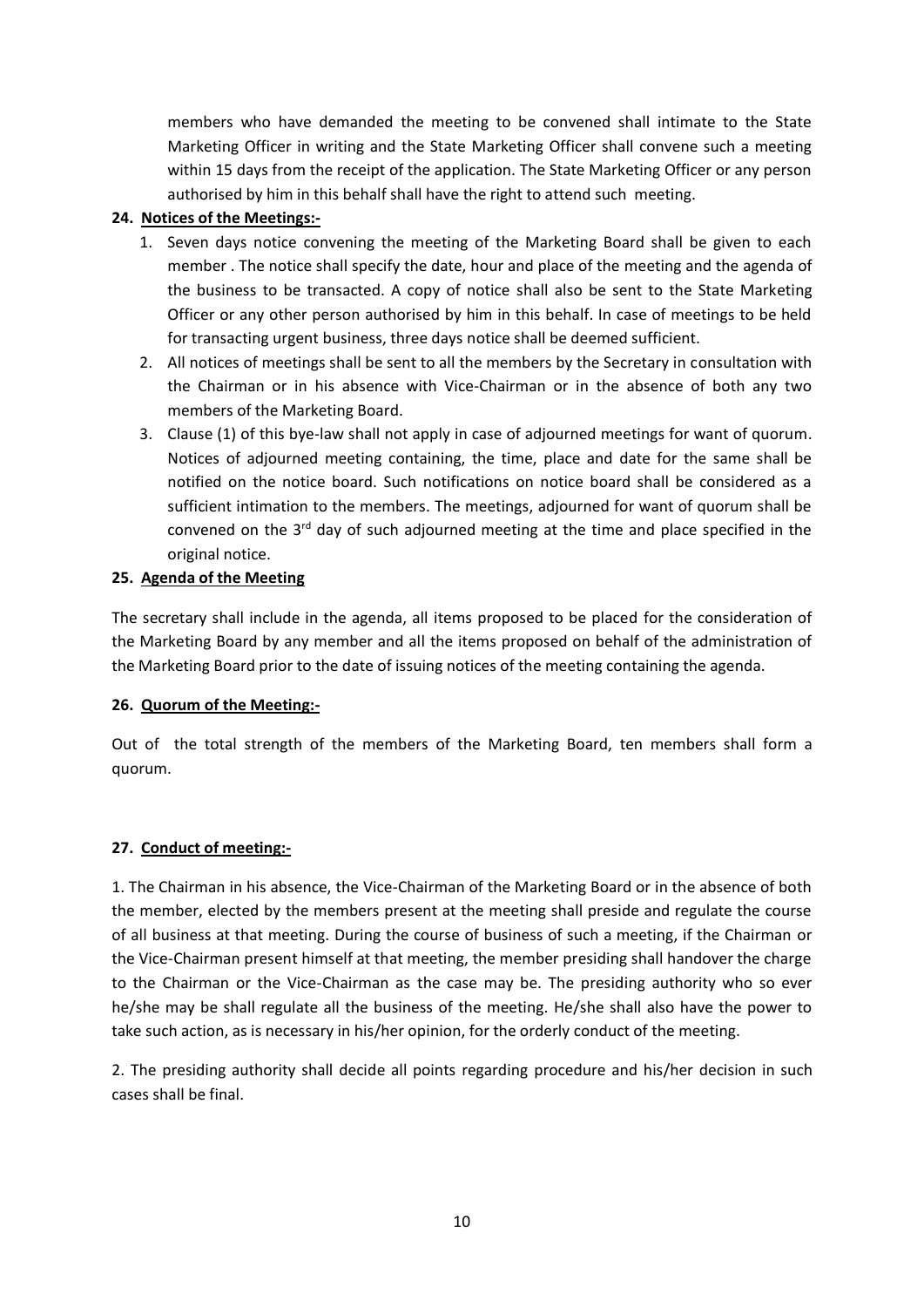3. All points of order raised by members shall be decided by the Chairman and his decision in such cases shall be final.

4. The presiding authority shall be entitled to speak and vote on all questions at the meeting.

5. Every member shall have only one vote but in case of equality of votes, the presiding authority shall have a second or casting vote.

## **28. Proposition and Amendments:-**

1. Every proposition and amendment shall be duly proposed and seconded, except those propositions and amendments put forward by the presiding authority.

2. Every proposition and amendment duly proposed and seconded by presiding authority shall be immediately put in to writing. All such propositions whether passed or lost shall together with the names of the proposer and the seconder to be included in the minutes of the proceedings of such meeting.

3. All amendments to a proposition shall be moved in the order to which they are proposed and the original propositions as amended by the amendments carried shall be put to vote thereafter.

### **29. Manner of Voting:-**

1. Voting may be by show of hands except when poll is demanded by  $1/3^{rd}$  members Names of members for and against a proposition shall be recorded in the minutes of the proceedings in all cases when voting has been taken by show of hands.

2. All questions which may come before the Board at any meeting shall be decided in accordance with the Act, Rules, Bye-Laws and subsidiary rules made thereunder by the vote of majority, of the members present at the meeting.

### **30. Reconsideration of propositions:-**

Any propositions which have been moved and passed or lost at any meeting of the Marketing Board shall not be taken up for reconsideration in any subsequent meeting unless a period of at least three months has elapsed. However, due to some unavoidable reasons, if necessity arises to reconsider such propositions, consent of nine members at least is required for such reconsideration.

### **31. Language of proceeding at meetings:-**

The proceedings of the meetings shall be conducted in English or in Marathi or in Konkani and recorded in English or in Marathi or in Konkani only.

### **32. Minutes of Meetings:-**

**1.** The Secretary of the Marketing Board shall record all the proceedings of every meeting in the minute book under his signature.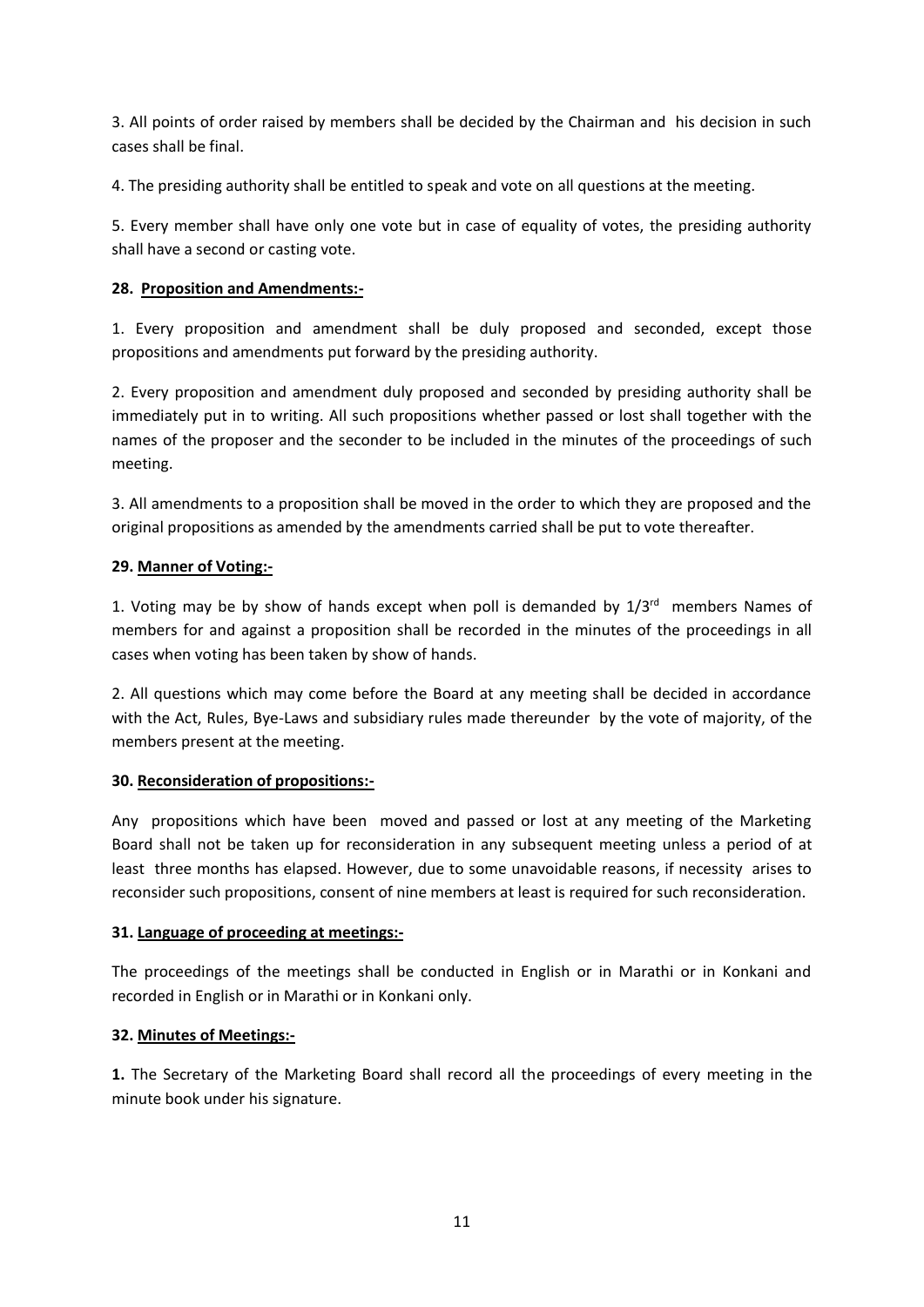**2.** The proceedings of every meeting of the Marketing Board as entered in the minute book under Rule 66 shall be read out at the subsequent meeting of the Marketing Board and shall be confirmed under the signature of the Chairman of the Marketing Board.

## **33. Appointments of Sub-Committees:-**

**1.** The Chairman of the Marketing Board shall have power to appoint following Sub-Committees and other Sub-Committees as it deems fit and assign appropriate duties and power to them.

Name of Sub-Committee:-

- 1. Dispute Sub-Committee.
- 2. Service Sub-Committee.
- 3. Licence Sub-Committee.
- 4. Construction Sub-Committee.
- 5. Regulation Sub-Committee.
- 6. Grading Sub-Committee.

2. Meeting of Sub-Committees shall , except as otherwise provided in the Act, Rules and Bye-Law be conducted in accordance with the bye-laws prescribed for the conduct of meetings of the Marketing Board.

## **34. Marketing Board Fund and Expenditure:-**

(1) In addition to the expenditure as provided in the Act, Rules and Bye-law the Marketing Board shall have powers to spend from the Permanent Fund, on the following items with prior approval of the State Marketing Officer.

a. Miscellaneous expenditures

b. Study tours.

 c. For the purpose of encouragement for development of sale and purchase of Agricultural produce in Market Area. For example Holding the exhibitions and demonstrations, posters, magazines, publication of booklets and taking up activities for facilitating purchase and sale of the booklets.

 d. Collection of information in connection with cost of production of agricultural Produce, establishment of grading laboratories and conducting research work.

(2) (1) All payments shall, as far as possible, be made by cheques, and receipts for all payments shall be obtained.

(2) Every cheque drawn on behalf of Marketing Board shall be signed by the

Chairman and Secretary of the Marketing Board. In the absence of the Chairman, it shall be signed by the Vice-Chairman, and Secretary. In the absence of both, the Chairman and Vice-Chairman, it shall be signed by any member duly authorized by the Marketing Board and the Secretary and in the absence of the Secretary, it shall be signed either by both the Chairman and Vice-Chairman or by the Chairman and one of the members of the Marketing Board. All the Security stationary and Investments in form of Fixed Deposit, cheques etc. held by the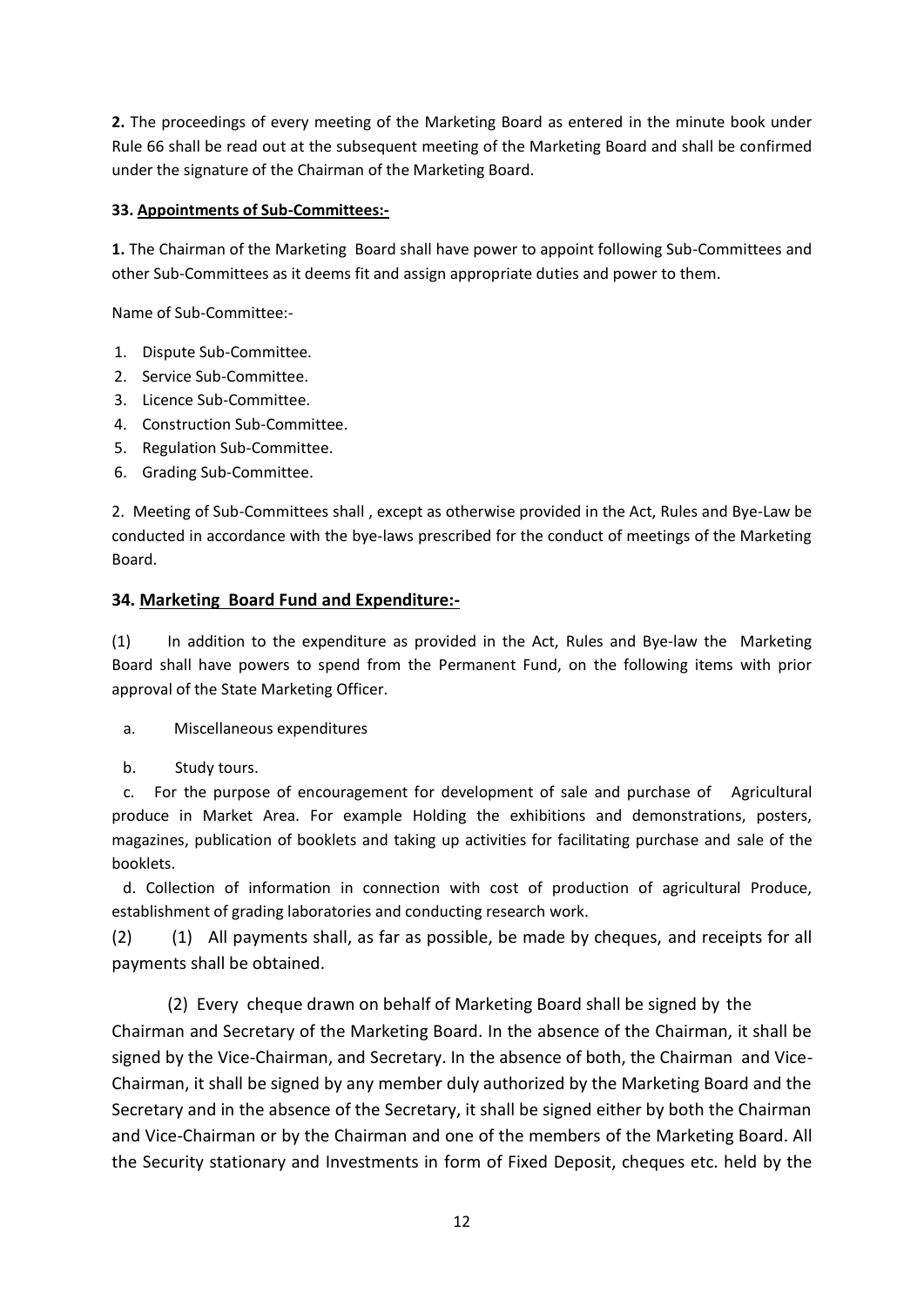Marketing Board shall be in custody of Accounts Officer, in his/her absence, with Accountant of the Marketing Board.

(3) Except in the following cases, the Chairman shall not pass any bill, unless the expenditure detailed therein has received the previous sanction of the Marketing Board, namely;-

- (i) salaries and allowances of sanctioned establishment,
- (ii) payment for works and repairs sanctioned by Component authority.
- (iii) urgent expenditure for which there is budget provision without budgetary provision which does not exceed Rs. 20,000/-.

### **35. Allowance payable to Marketing Board Members:-**

The Marketing Board shall have the powers to pay allowances to members of the Marketing Board for journeys undertaken by them for attending meetings or any other work of the Marketing Board at the following rates:-

### a) **Travelling allowances:-**

- 1. i) Rail Journey:- First class A/c with actual fare.
- ii) Air journey:- AIR ticket for marketing Board Member as per actual fare.
- 2 Bus Journey:- A/c Luxury.
- 3 Journey by own vehicle:- Actual expenses incurred in petrol/diesel or rental.

#### b) **Daily Allowance:-**

- 1. Travelling within the Market area actual expenditure.
- 2. Travelling outside of Market area Rs. 1000/- plus actual lodging

#### c) **Allowances for attending Meeting:-**

- 1. For attending every meeting Rs 800/-
- 2. Transport allowance Rs. 500/- (per day)

#### **36. Services rule and conditions for officers and servants of the Marketing Board:-**

Subject to the provision of Section 42 of the Act, the Marketing Board shall have powers to employ the necessary number of officers and servants with the prior approval of the State Marketing Officer. All the rules regarding appointment of officers and servants, service conditions, provident fund, T. A. & D. A., pay scales, dearness allowances, travel concessions, leave salary, gratuities', pension, accident relief compensation, conveyance allowance, welfare fund etc., shall be at par with the Goa Government employees as per the Memorandum No. 117/1/94-MR/MKT/RCS/644 dated 23rd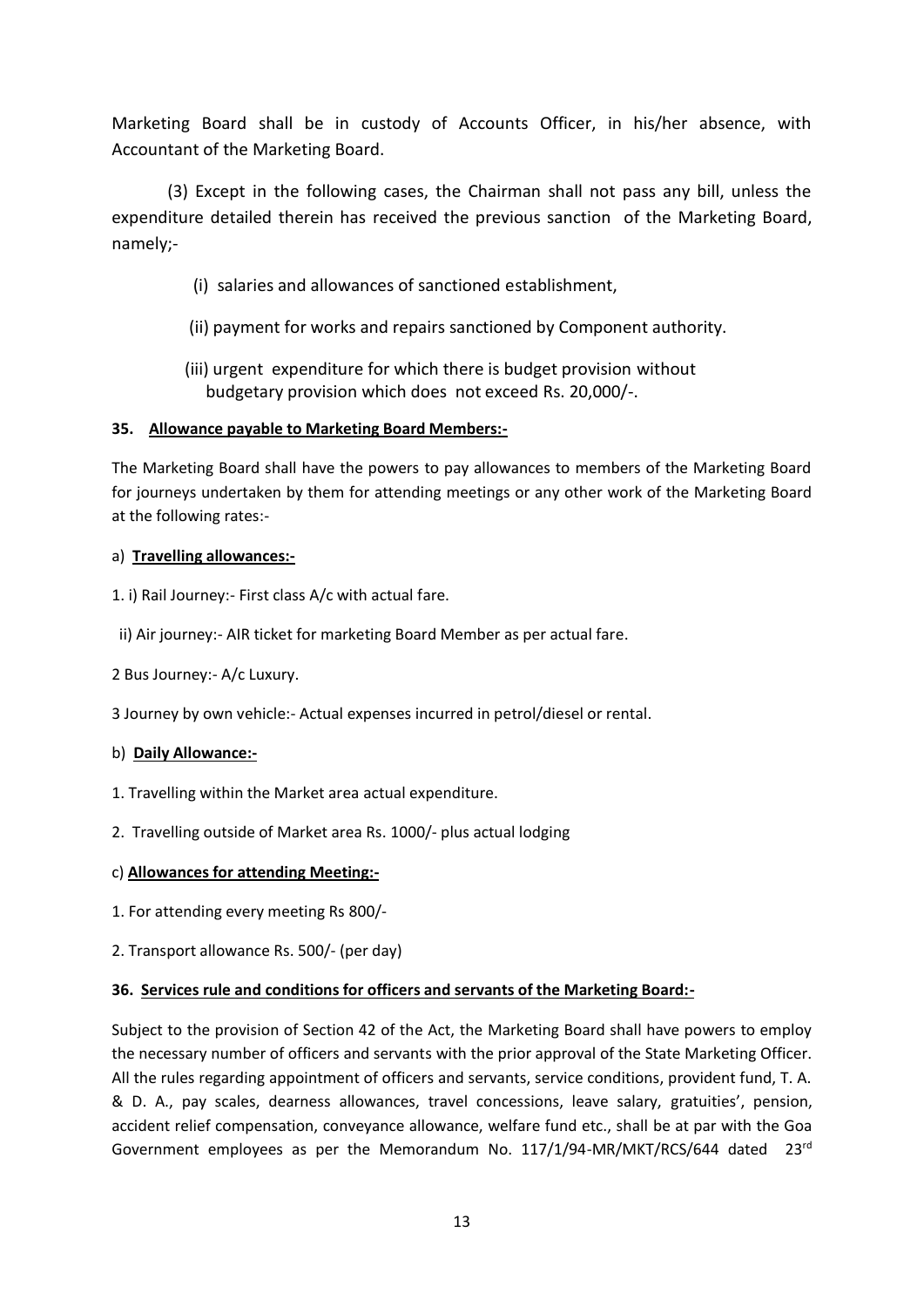April,1998 and subsequent circulars/notifications/memorandums etc. issued by Government of Goa from time to time.

## **37. Preservation of Records:-**

The Marketing Board shall maintain all records and documents pertaining to its working in its office in safe custody and preserve different kinds of papers and documents upto the period indicated in the **Form No. BG** On expiry of the period specified, the Marketing Board shall decide the manner by which these records and documents should be disposed off.

## **38. Declaration of trading hours & holidays:-**

1. The Marketing Board shall be open for trading on all days except on the days declared to be holidays during the following hours unless otherwise directed in accordance with clause (2) of this bye-law.

| Sr. | Name of principal Market | Hours of Trading       | Holidays |
|-----|--------------------------|------------------------|----------|
| No. | Or Sub-Market            |                        |          |
| 1   |                          | 3                      | 4        |
| 1.  | Margao Principal Market  | 9.00 a.m. to 6.00 p.m. | Sunday   |
| 2.  | Ponda Sub-Market         | 9.00 a.m. to 6.00 p.m. | Sunday   |
| 3.  | Sanquelim Sub-Market     | 9.00 a.m. to 6.00 p.m. | Sunday   |
| 4.  | Mapusa Sub-Market        | 9.00 a.m. to 6.00 p.m. | Sunday   |
| 5.  | Curchorem Sub-Markert    | 9.00 a.m. to 6.00 p.m. | Sunday   |
| 6.  | Canacona Sub-Market      | 9.00 a.m. to 6.00 p.m. | Sunday   |
| 7.  | Valpoi Sub Market        | 9.00 a.m. to 6.00 p.m. | Sunday   |
| 8.  | Pernem Sub-Market        | 9.00 a.m. to 6.00 p.m  | Sunday   |
|     |                          |                        |          |

2 The Marketing Board shall prepare a list of holidays before commencement of every market year and publish it on the notice board of the Marketing Board as per the list of holidays declared by the Government of Goa.

3. The Chairman or in his absence Vice-Chairman, shall have the power to declare opening and closing hours for trading on any particulars day, other than the trading hours specified in the clause (1) of this bye-law.

### **39. Act, Rules and Bye-Laws for reference:-**

The Marketing Board shall keep in its office, one copy each of the Act, rules and Bye-Laws and maintain upto date records of all notifications issued from time to time by the Government in respect of the Marketing Board. All such records shall be kept open for reference by any person during office hours (except on holiday) in the office of the Marketing Board.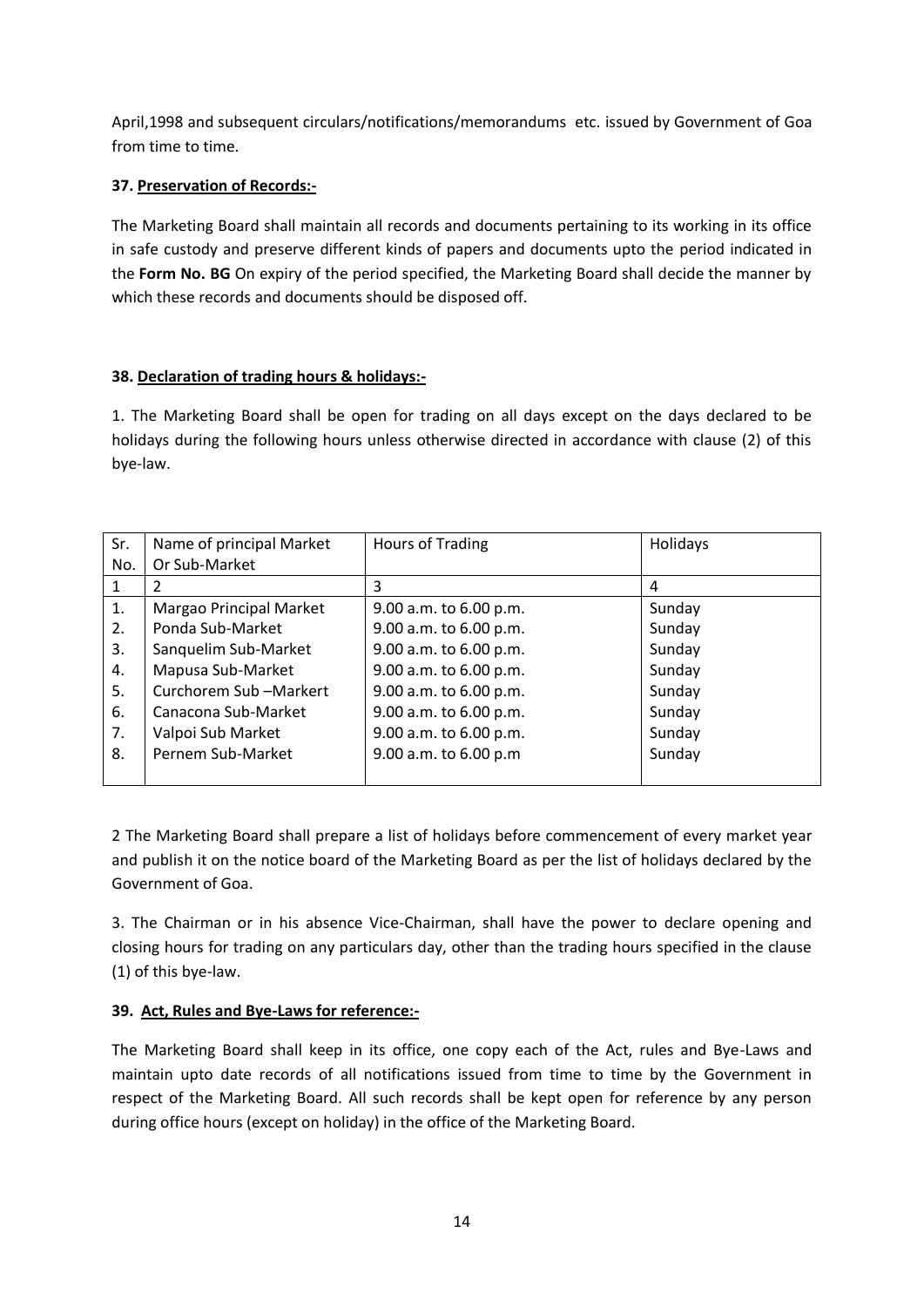#### **40. Contravention of Bye-Laws:-**

Contravention of any of these bye-laws shall on conviction, be punished as provided under section 61 & 62 of the Acts.

### **41**. **Sale of Bye-Laws:-**

The Marketing Board shall make available for sale, copies of its bye-laws at a price to be fixed by the Marketing Board.

## **42. Movement of notified commodities outside the market area from the market area by the producer himself:-**

The Marketing Board shall grant the permission for the movement of the notified commodities outside the market area by the Trader as provided under section 50 of the Act in the **Form No. BL** appended to these bye-laws. The producer however if desires for movement of the notified commodities outside the market area he/she shall to produce documents to that respect to the satisfaction of the concerned officials of the Marketing Board in F**orm No. BH**.

### **43. Disputes and disputes settlement Registers:-**

The Secretary shall maintain the Disputes Register and Register of Disputes settled by him in the **Form No.BI** and **Form No. BJ** respectively.

### **44. Powers of Marketing Board to make subsidiary Rules, under the bye-laws:-**

The Marketing Board shall have powers to make subsidiary rules on the following subjects with the previous approval of the State Marketing Officer:-

- 1. Inspection of samples of arrived agricultural produce and preservation of stock of all such samples.
- 2. Fixation of variety and quality standards of agricultural produce and prevention of adulteration.
- 3. Fixation of grading and Agmarking charges and encouragement to the sale of graded and ''Agmark'' produce.
- 4. System of sale as provided under rules and unit of quotations.
- 5. System of production of sales account.
- 6. Settlement of disputes regarding sales, weighment, measurement, counting delivery and account of agricultural produce.
- 7. Submission of daily or periodical returns to the Marketing Board by the licenced/trader, commission agent, weighman etc.
- 8. Weight and measures, system of weighment and measurement, books, number of copies and their distribution to different agencies.
- 9. Qualifications and duties of market functionaries.
- 10. Rules, conditions, charges and rent for use of any places for business in the market area.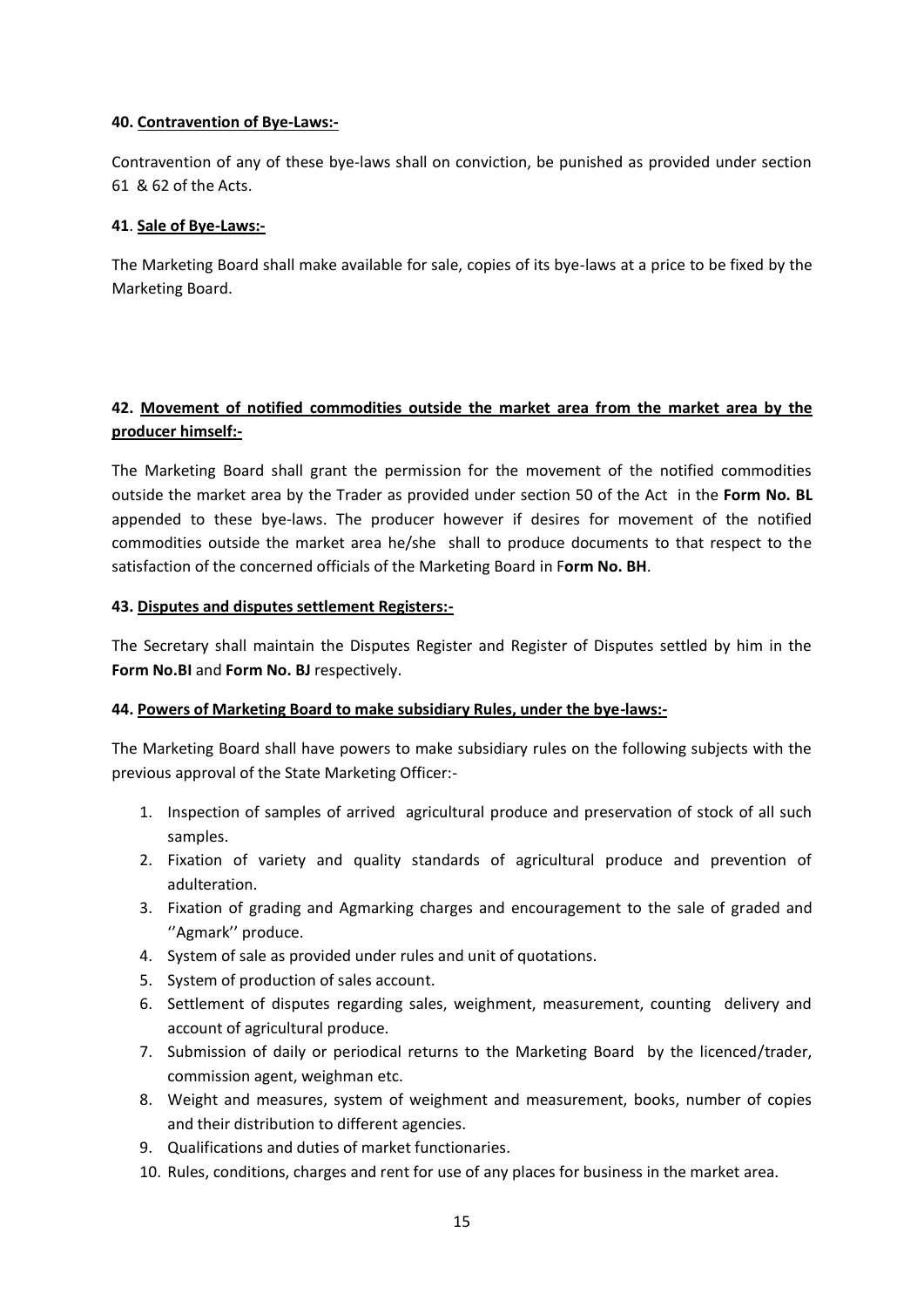11. Movement of agricultural produce in the market area and stopping of vehicles, boats etc., carrying agricultural produce.

## **(F) Contract Farming**

## **45. Contract Farming**

**1) Purchase of Produce under Contract Farming Agreement**.----------The Contract Farming Sponsor on purchase of agricultural produce under the Contract Farming Agreement in the market area shall pay market fee as specified under Section 34 of the Act.

# **2) Recovery of loans and advances given by the Contract Farming Sponsor to the Contract Farming Producer**

Loans and advances if any given by the contract farming sponsors to the contract farming producer shall be recovered only from sale proceeds of the agricultural produce and in no case by sale of the land regarding which the Contract Farming Agreement has been entered into.

## **3) Submission of Annual Accounts by Contract Farming Sponsor**.

The Contract Sponsor shall submit annual accounts before  $30<sup>th</sup>$  June every year, to the Sponsor Registering Authority in respect of all transactions undertaken by him during the previous market year.

## **4**) **Dispute Settlement Sub-Committee of Contract Farming**.

(1) Any dispute arising out of the Contract Farming Agreement shall be referred for settlement to the disputes committee constituted under Section 46(5) (6) (7) (8) of the Act, by making an application in writing accompanied with a prescribed court-fee stamp for the purpose of settlement of dispute.

 (2) The Dispute Settlement Sub Committee, after verification of the documents and after giving reasonable opportunity of being heard to the concerned parties shall give its decision within a period of thirty days.

## **5) Appeal against the decision of the Dispute Sub-Committee**.

(1) Any person who is aggrieved by the decision/Order of the Dispute Settlement Sub Committee Order/decision may, within a period of thirty days from the date of Order/decision accompanied with a specified court- fee stamp and copy of such order/decision shall appeal to the Appellate Authority i.e. State Marketing Officer.

(2) The appellate authority i.e. State Marketing Officer, after giving reasonable opportunity of being heard to all the concerned parties and after verifying the records and documents, shall decide the appeal within a period of thirty days from the date of receipt thereof and the decision of the appellate authority shall be final.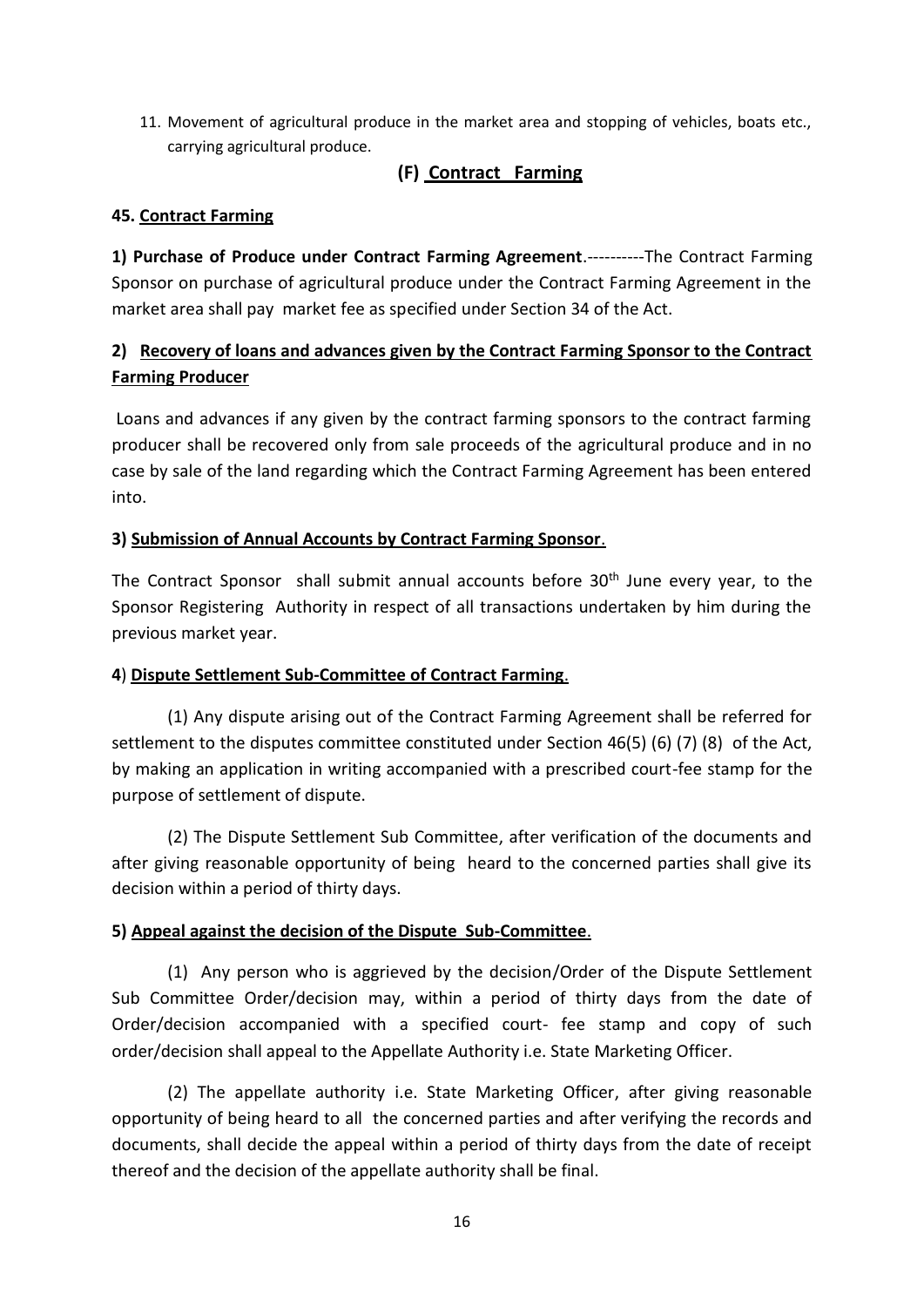### FORM NO. BB [See Bye law no. 14] **Bill to be issued to purchaser:-**

| Purchaser    |
|--------------|
| Market Board |
| Office Copy  |

| Particulars of Weighment/      |  |
|--------------------------------|--|
| /measurement $&$ Counting      |  |
|                                |  |
|                                |  |
| <b>Commission Agent/Trader</b> |  |

## FORM NO. BC

#### [See Bye law no. 15]

#### **Account slip to be issued to seller**

Purchaser Market Board Office Copy

Bill. No. ................................................ Date: ................................. Licnece No. & Class…………………………………………….. Name and address of the Commission Agent/Trader ..................................................................... Name and address/es of Producer/Trader ..................................................................................................

| Name of the commodity | Wt in Kgs/Nos | Rate per Kgs/Nos | Value in Rs. |
|-----------------------|---------------|------------------|--------------|
|                       |               |                  |              |
| 2.                    |               |                  |              |
| 3.                    |               |                  |              |
| 4.                    |               |                  |              |
| C.                    |               |                  |              |
| 6.                    |               |                  |              |
|                       |               |                  |              |

| $\mathbf{r}$<br>. | -- | ΩΩ | $\cdot$ | ______ | the |  | 1 W | <u> The Common Section of the Common Section of the Common Section of the Common Section of the Common Section of the Common Section of the Common Section of the Common Section of the Common Section of the Common Section of </u><br>___________________ |  |
|-------------------|----|----|---------|--------|-----|--|-----|-------------------------------------------------------------------------------------------------------------------------------------------------------------------------------------------------------------------------------------------------------------|--|
|                   |    |    |         |        |     |  |     | .<br>onı                                                                                                                                                                                                                                                    |  |

Producers signature Signature Signature of Trader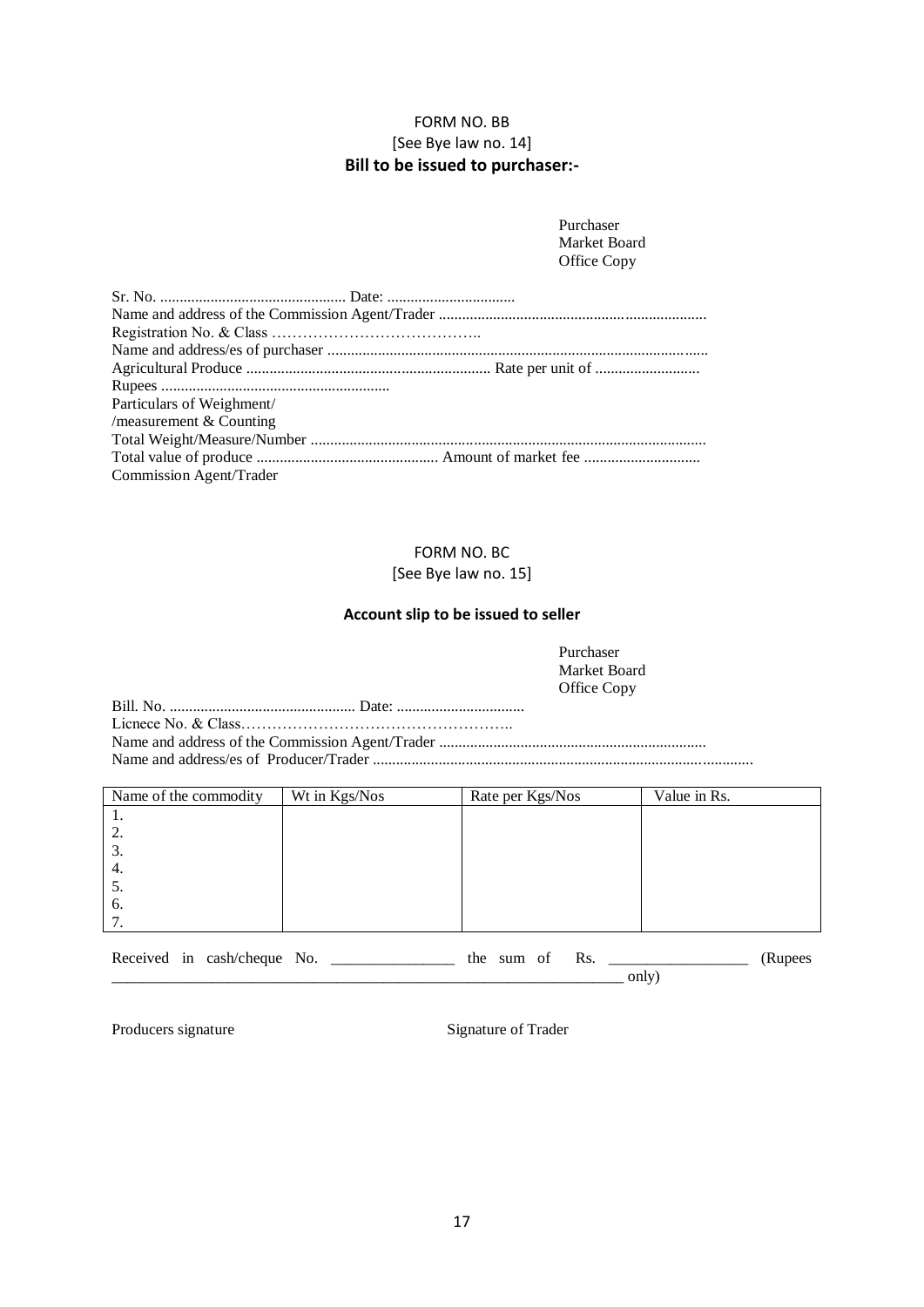## FORM NO. BD [See Bye law no. 16] Acknowledgement for receipt of the produce

|                       | Office Copy         |
|-----------------------|---------------------|
| Sr. No.______________ | Date: _____________ |
|                       |                     |
|                       |                     |
|                       |                     |
|                       |                     |
| purpose of sale.      |                     |

Type of agricultural Produce and Type of agricultural Produce

Producer

\_\_\_\_\_\_\_\_\_\_\_\_\_\_\_\_\_\_\_\_ \_\_\_\_\_\_\_\_\_\_

Signature of Commission agent/Trader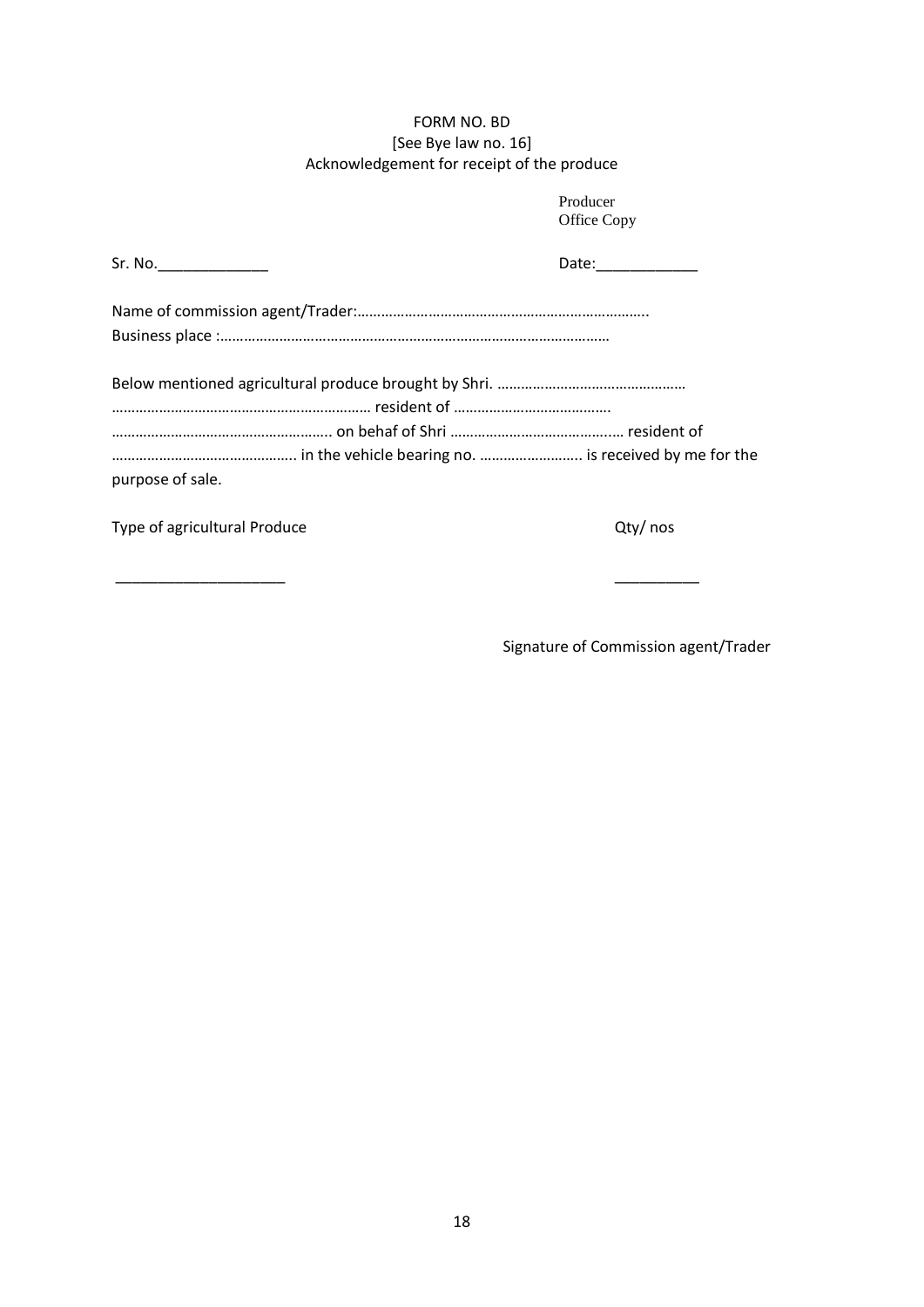### **FORM NO. BE**

[*See Bye Law No. 7*]

## **Form of Application for issue of Duplicate Registration**

To, The Secretary, The Goa Agricultural Marketing Board, Margao Main yard, Raia-Salcete, Margao–Goa.

Sir,

I/We .................................... address ................................., an individual/Partnership firm/HUF/Private/Public limited company/Government undertaking/Co-operative Society/NGO, holding Registration bearing No. \_\_\_\_\_\_\_\_\_\_\_\_\_\_\_\_\_ hereby inform that the original Registration issued by your office has been lost/misplaced/soiled/mutilated.

In view of above, it is kindly requested to issue me/us DUPLICATE Registration/License.

Duplicate fee of Rs. \_\_\_\_\_\_\_\_\_ is paid by me/us.

Place:

Date: Yours faithfully,

Signature of applicant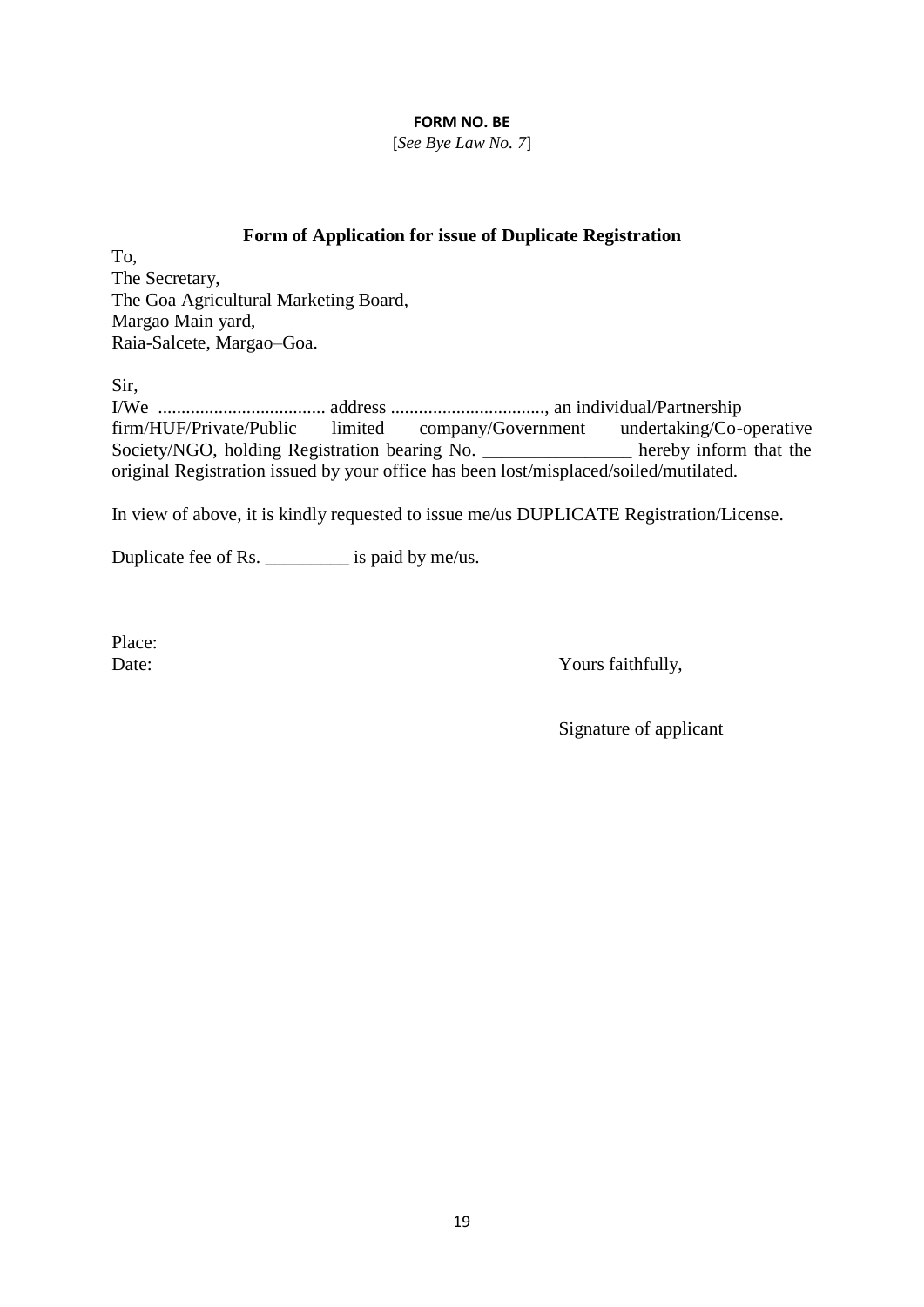## FORM NO. BF [See Bye law no. 22] Godown Registration Fee Form of Application for Godown Registration.

To, The Secretary, Goa Agricultural Marketing Board, Raia, Salcete-Goa.

|                                                                                                                                                             |                                             | resident<br>οf                                   |
|-------------------------------------------------------------------------------------------------------------------------------------------------------------|---------------------------------------------|--------------------------------------------------|
|                                                                                                                                                             |                                             | hereby apply for the registration of following   |
| Godowns in my possession and suitable to store notified commodities. Registration fee of Rs.<br>is being paid for the market year<br>alongwith application. |                                             |                                                  |
| Sr. No. & Address of the godown/s                                                                                                                           | Owned/Hired<br>--------------------         | Area in Sq. mtrs.<br>----------------------      |
|                                                                                                                                                             | -------------------<br>____________________ | ----------------------<br>---------------------- |
|                                                                                                                                                             | -------------------                         | -----------------------                          |
| Date:                                                                                                                                                       |                                             | Signature of Commission Agent/Trader             |
| I hereby certify that the Godown Registration fee deposit of Rs. _____________ under receipt                                                                |                                             |                                                  |
|                                                                                                                                                             |                                             | Yard Incharge                                    |
|                                                                                                                                                             |                                             | Accountant's Signature                           |
| Registration be made as per application                                                                                                                     |                                             | Dy. Secretary's Signature                        |
|                                                                                                                                                             |                                             | Secretary's signature                            |
|                                                                                                                                                             |                                             | Chairman/vice chairman                           |
| Registered and informed accordingly vide outward no. ________ dt. _____                                                                                     |                                             |                                                  |

**Signature of Clerk**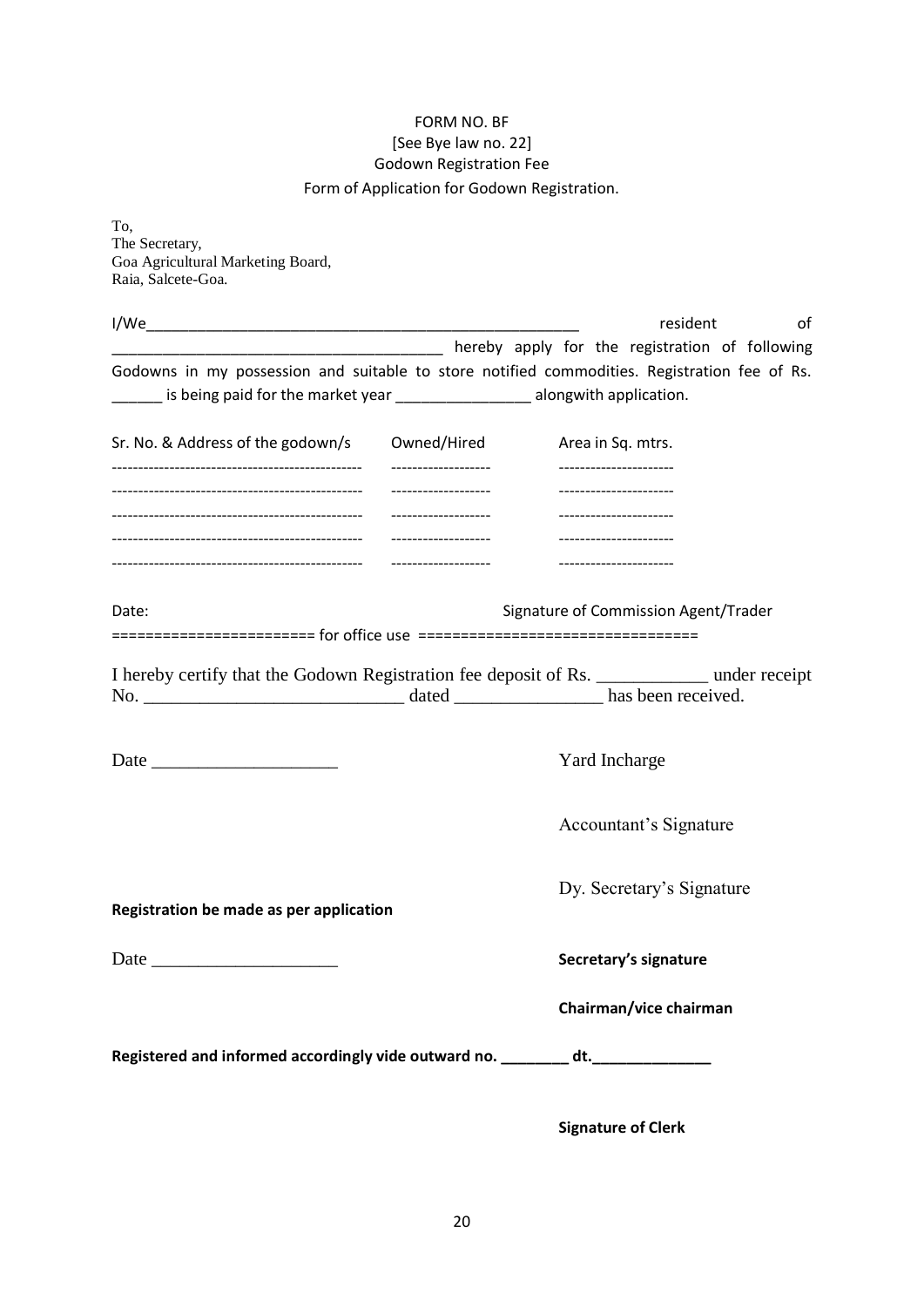## FORM NO. BG

## (See Bye law no. 37)

Form of classification of papers, documents, registers and circulars pertaining to the working of the Marketing Board for preservation in safe custody.

| Sr. No. | Name and description of papers, records, documents etc.                                                                                                                                                                                     | Classification<br>of |
|---------|---------------------------------------------------------------------------------------------------------------------------------------------------------------------------------------------------------------------------------------------|----------------------|
|         |                                                                                                                                                                                                                                             | documents            |
| 1.      | Act, Rules, Bye-laws and subsidiary rules made thereunder                                                                                                                                                                                   | A                    |
| 2.      | All notification published in the Govt. Gazette pertaining to the<br><b>Marketing Board</b>                                                                                                                                                 | Α                    |
| 3.      | Proceeding books of meeting of Marketing Board and Sub<br>Committees.                                                                                                                                                                       | A                    |
| 4.      | Cash Book                                                                                                                                                                                                                                   | A                    |
| 5.      | Dead Stock Register and library register                                                                                                                                                                                                    | A                    |
| 5.      | Government Loan Register                                                                                                                                                                                                                    | Α                    |
| 7.      | <b>Property Register</b>                                                                                                                                                                                                                    | A                    |
| 8.      | Inspection notes and audit reports of concerned officers and<br>rectifications thereof.                                                                                                                                                     | A                    |
| 9.      | Plans and estimates of various constructions.                                                                                                                                                                                               | A                    |
| 10.     | Administration reports of working of Marketing Board                                                                                                                                                                                        | A                    |
| 11.     | Appointment of staff, their term of service, pay, conduct, punishment<br>etc.                                                                                                                                                               | Α                    |
| 12.     | Lease deeds and papers relating to registration of plots in principal or<br>sub-market yards.                                                                                                                                               | A                    |
| 13.     | Budget estimates of Income and Expenditure                                                                                                                                                                                                  | B                    |
| 14.     | Ledger, personal ledger, licence register.                                                                                                                                                                                                  | B                    |
| 15.     | Market Fee Register, Licence fee Register, Receipt books and files,<br>Advance amount Register, Provident Fund Register, Quotations file.                                                                                                   | C                    |
| 16.     | All files and registers regarding statistical information<br>(information on all transaction and import & export of agricultural<br>produce ) Register on grading, dispute, arbitration cases, stationary<br>register, periodical reports.) | C                    |
| 17.     | Applications received from Market functionaries, corresponding files,<br>register of cheques, bank pass book, meeting attendance book.                                                                                                      | $\mathsf C$          |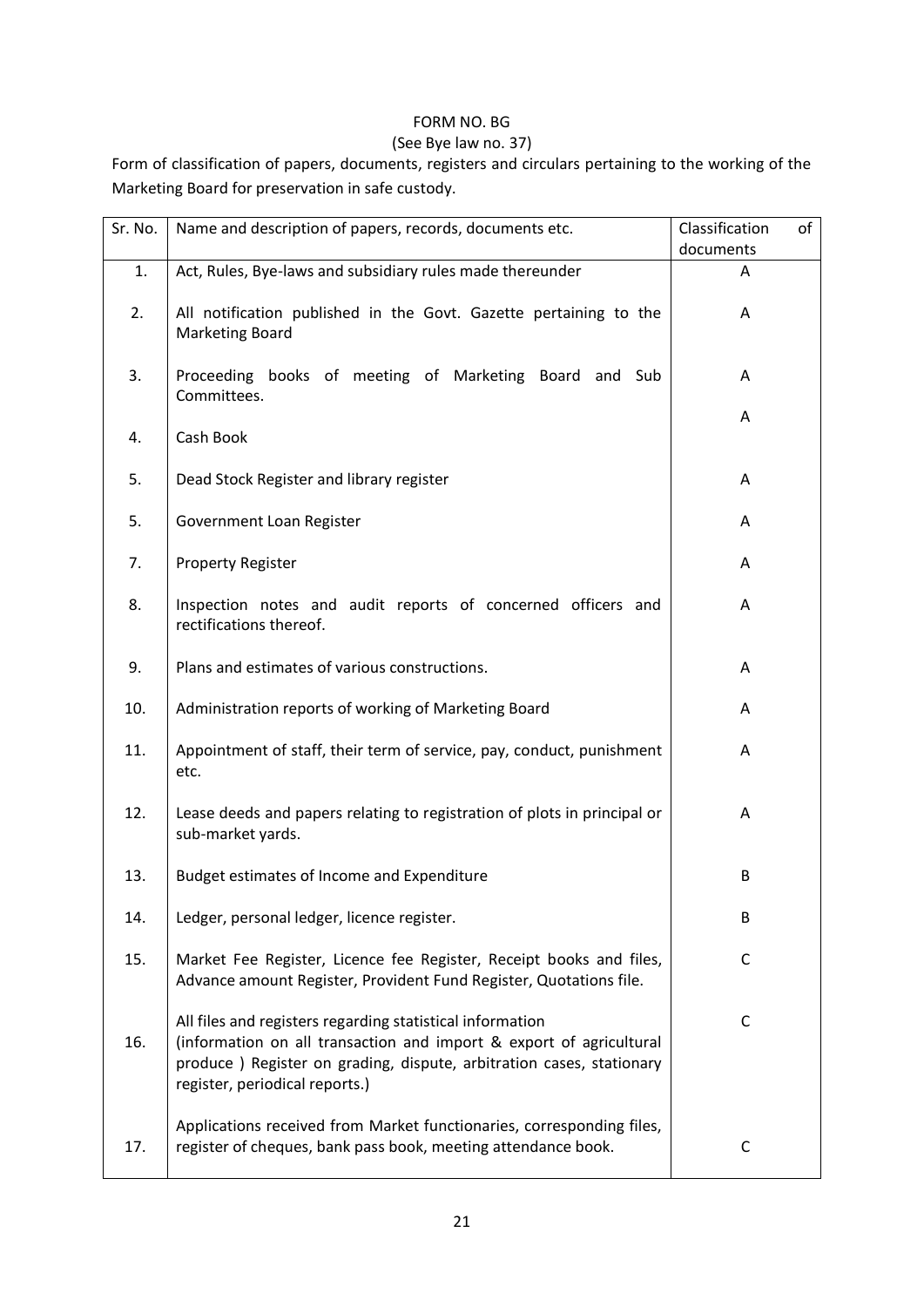| 18. | Register of counter foil, licence forms, application forms for licence,<br>agreement bond, security bond executed by licensees, Individual files<br>of licence holder and register of arrivals and despatches of<br>construction materials. | C |
|-----|---------------------------------------------------------------------------------------------------------------------------------------------------------------------------------------------------------------------------------------------|---|
| 19. | All types of receipt book, arrival and sale register, and auction<br>register, weighment/counting slip, daily roll call and muster rill<br>register, all types of records of weighment/measurers and counters.                              | D |
|     | All type of information in prescribed forms received from licensees.                                                                                                                                                                        |   |
| 20. | All records and documents specified in "A" Category<br>Should be preserved permanently.                                                                                                                                                     | D |
|     | All records and documents specified in "B" Category<br>Should be preserved for 20 years.                                                                                                                                                    |   |
|     | All records and documents specified in "C" Category<br>Should be preserved for 10 years.                                                                                                                                                    |   |
|     | All records and documents specified in "D" Category<br>Should be preserved for 5 years.                                                                                                                                                     |   |
|     |                                                                                                                                                                                                                                             |   |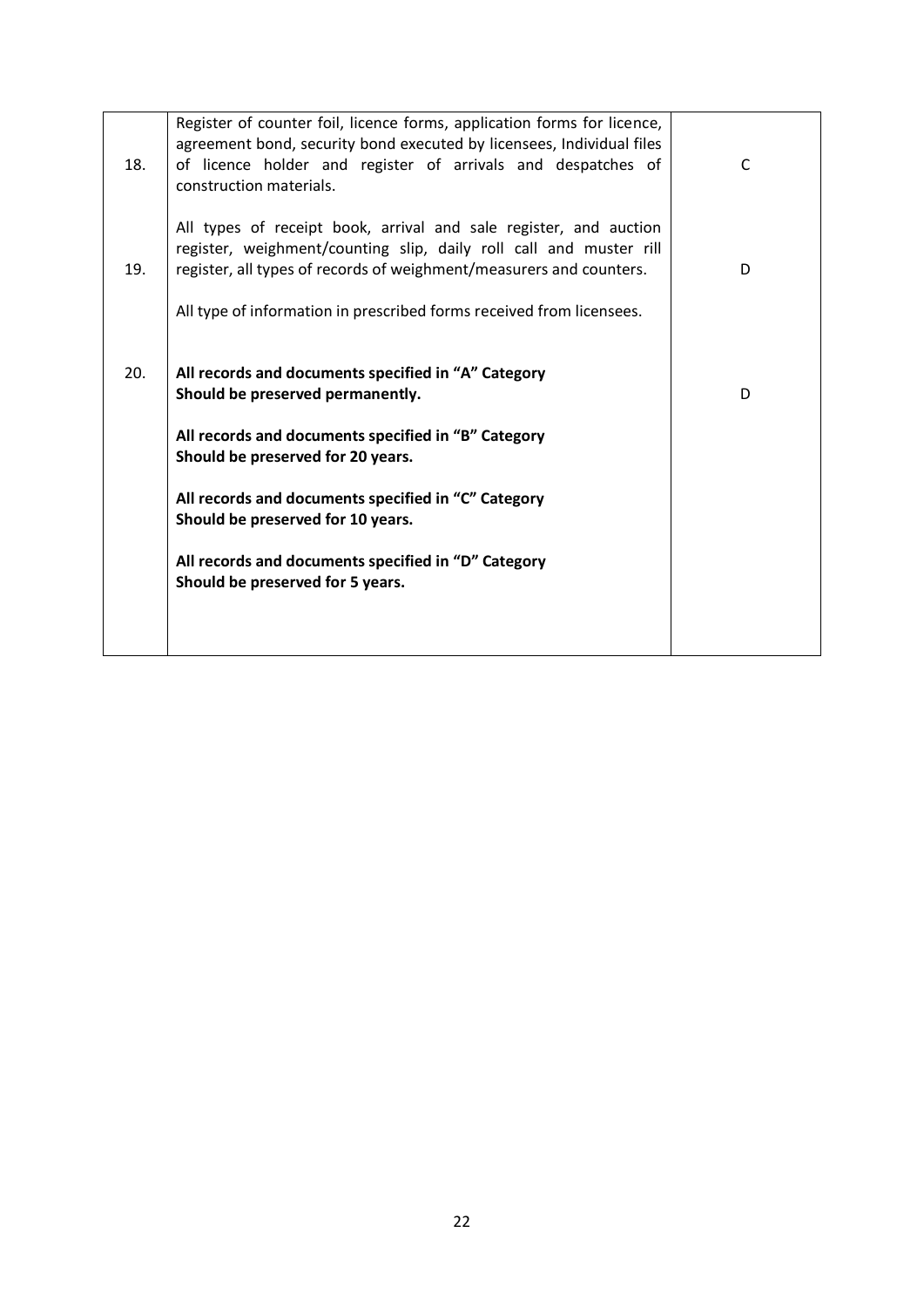#### **FORM NO. BH**

### [See bye law no 42]

Form of application for grant of permission to move the agricultural produce by the producer himself and form of certificate to be issued by the village Panchayat/Municipal council as the case may be.

|                                                                                                                                                                                          | Date:                                                         |
|------------------------------------------------------------------------------------------------------------------------------------------------------------------------------------------|---------------------------------------------------------------|
| To,<br>The Secretary,<br>Goa Agricultural Marketing Board,<br>Raia, Salcete-Goa.                                                                                                         |                                                               |
| Sir,                                                                                                                                                                                     |                                                               |
|                                                                                                                                                                                          |                                                               |
| production of ________________________ wish to transport my produce of __________                                                                                                        |                                                               |
| quintals/thousand on 100 to 100 to 100 market for sale by<br>turck/bus/boat no. 100 market for sale by<br>turck/bus/boat no. 100 market for sale by                                      |                                                               |
|                                                                                                                                                                                          |                                                               |
| Date:                                                                                                                                                                                    | Signature of Producer                                         |
| Gram Pancyayat Certificvate/Municipal Certificate<br>(Panchayat or municipal area which the producer belongs)                                                                            |                                                               |
| I hereby certify that Shri __________________________ resident of ______________                                                                                                         |                                                               |
| village/town is having garden property in this village and engaged in the production of _________.<br>his annual production of __________________ is about __________ quintals/thousand. |                                                               |
| Date:                                                                                                                                                                                    | Signature of Sarpanch/Chairperson/<br>Secretary/Chief Officer |
| On the strength of Grampanchayat/Municipal council certificate, permission may be granted to the<br>applicant.                                                                           |                                                               |
| Date:                                                                                                                                                                                    | Secretary                                                     |
| Permission is granted                                                                                                                                                                    |                                                               |
|                                                                                                                                                                                          | Chairman/vice Chairman                                        |
| The applicant is communicate accordingly vide outward no. _________ dated_____________                                                                                                   |                                                               |

Signature of clerk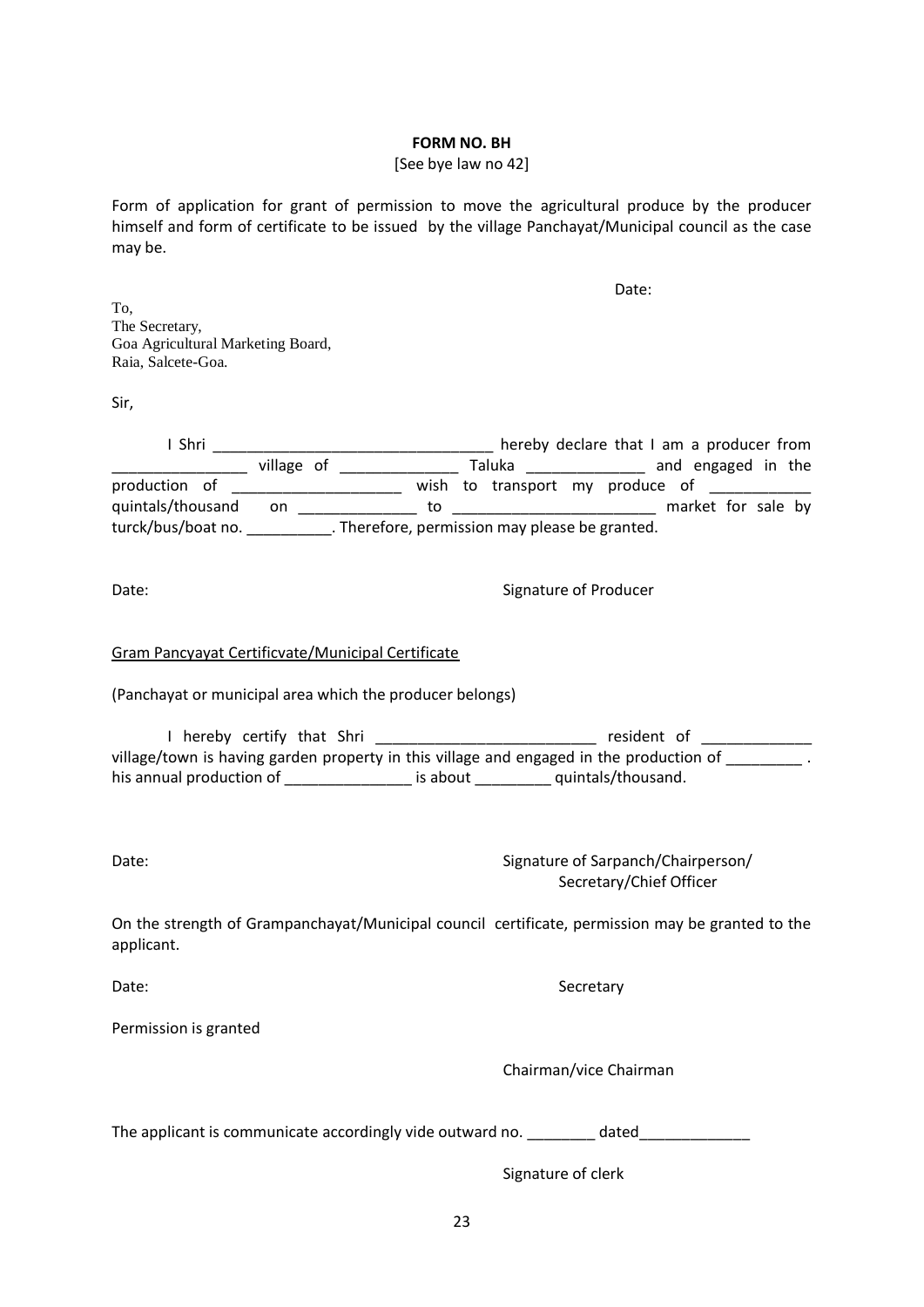## **FORM NO. BI [see bye law no. 43]** Dispute Register

| Sr.No.       | Item                                                                                                        | Particulars | Signature of secretary<br>with date |
|--------------|-------------------------------------------------------------------------------------------------------------|-------------|-------------------------------------|
| $\mathbf{1}$ | 2                                                                                                           | 3           | 4                                   |
| $\mathbf{1}$ | Sl. No. of the dispute                                                                                      |             |                                     |
| 2            | Date of reference                                                                                           |             |                                     |
| 3            | Name and address of the referring party<br>(Applicant)                                                      |             |                                     |
| 4            | Name & address of the opponent                                                                              |             |                                     |
| 5            | Nature of dispute with particulars of the<br>transactions and functionaries involved in it.                 |             |                                     |
| 6            | Cause for reference (brief facts)                                                                           |             |                                     |
| 7            | Action taken by the secretary                                                                               |             |                                     |
| 8            | Whether the matter is amicably settled by the<br>parties with the help of secrtary                          |             |                                     |
| 9            | Whether the matter is referred to the Arbitration<br>and if so the names of the arbitrators or Umpire<br>:- |             |                                     |
| 10           | Decision, Order and award of the arbitrator or<br>Umpire :-                                                 |             |                                     |
| 11           | Whether the matter is sent to the Dispute Sub<br>committee in appeal or an original proceedings :-          |             |                                     |
| 12           | Decision, Order and award of the dispute Sub<br>committee :-                                                |             |                                     |
| 13           | Whether the decision of the dispute sub<br>committee has been acted by the parties :                        |             |                                     |
| 14           | If not, what action has been taken against the<br>defaulting party either by committee or by<br>parties :-  |             |                                     |
| 15           | Any other information                                                                                       |             |                                     |
| 16           | Remarks :-                                                                                                  |             |                                     |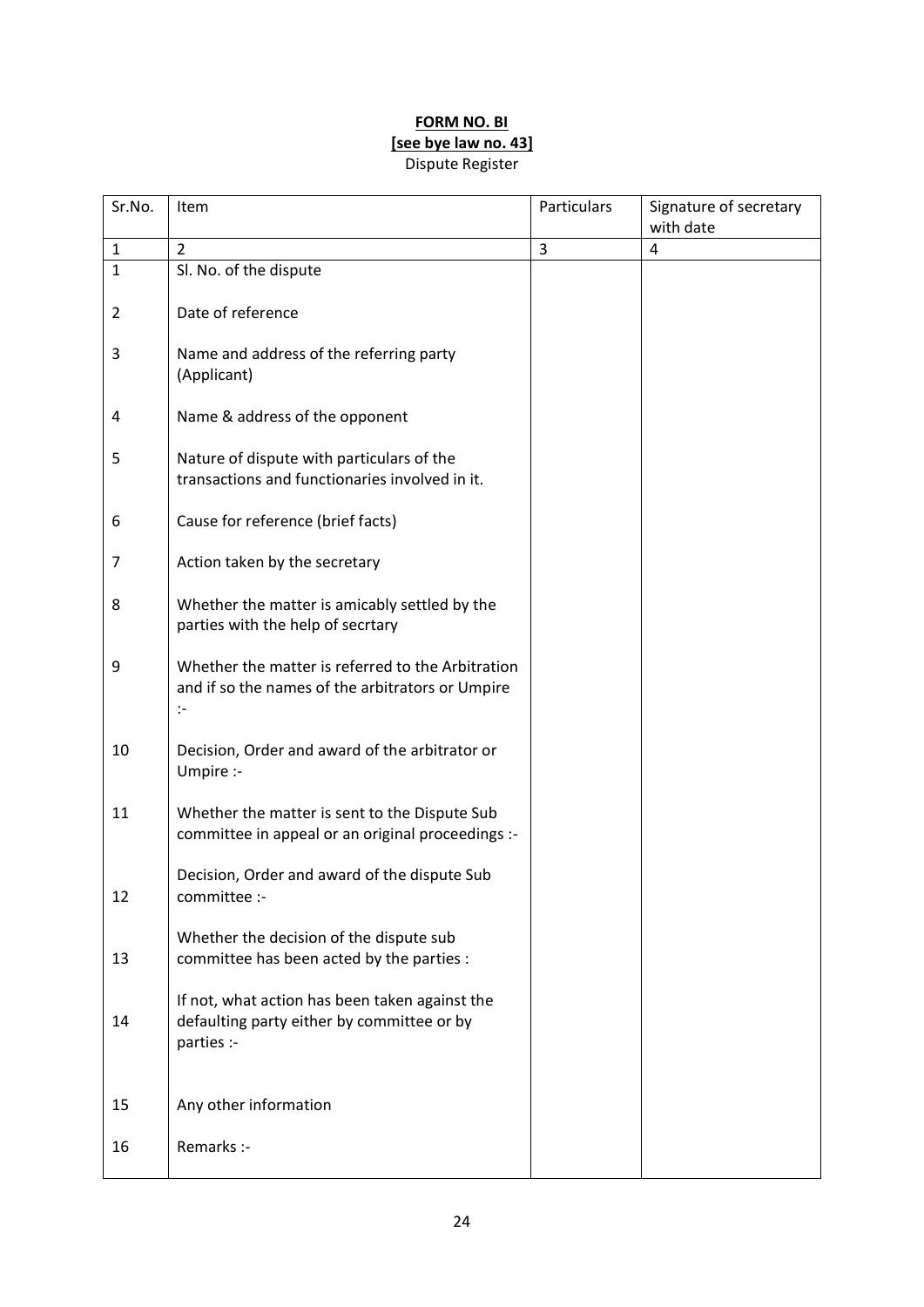# **FORM NO. BJ [see bye law no. 43]**

Register of dispute settled by the Secretary

| Sr.          | SI No of       | Date of   | Name &         | Name &   | Nature of     | Method         | Date of    | Signature |
|--------------|----------------|-----------|----------------|----------|---------------|----------------|------------|-----------|
| No           | the            | reference | address        | address  | dispute       | by which       | Settlement | of the    |
|              | dispute        |           | of             | of the   | with          | dispute        |            | Secretary |
|              | (from the      |           | referring      | opponent | particulars   | is settled     |            | with      |
|              | dispute        |           | party          |          | of the        | by the         |            | date      |
|              | register)      |           |                |          | transaction   | Secretary      |            |           |
|              |                |           |                |          | &             |                |            |           |
|              |                |           |                |          | functionaries |                |            |           |
|              |                |           |                |          | involved      |                |            |           |
| $\mathbf{1}$ | $\overline{2}$ | 3         | $\overline{4}$ | 5        | 6             | $\overline{7}$ | 8          | 9         |
|              |                |           |                |          |               |                |            |           |
|              |                |           |                |          |               |                |            |           |
|              |                |           |                |          |               |                |            |           |
|              |                |           |                |          |               |                |            |           |
|              |                |           |                |          |               |                |            |           |
|              |                |           |                |          |               |                |            |           |
|              |                |           |                |          |               |                |            |           |
|              |                |           |                |          |               |                |            |           |
|              |                |           |                |          |               |                |            |           |
|              |                |           |                |          |               |                |            |           |
|              |                |           |                |          |               |                |            |           |
|              |                |           |                |          |               |                |            |           |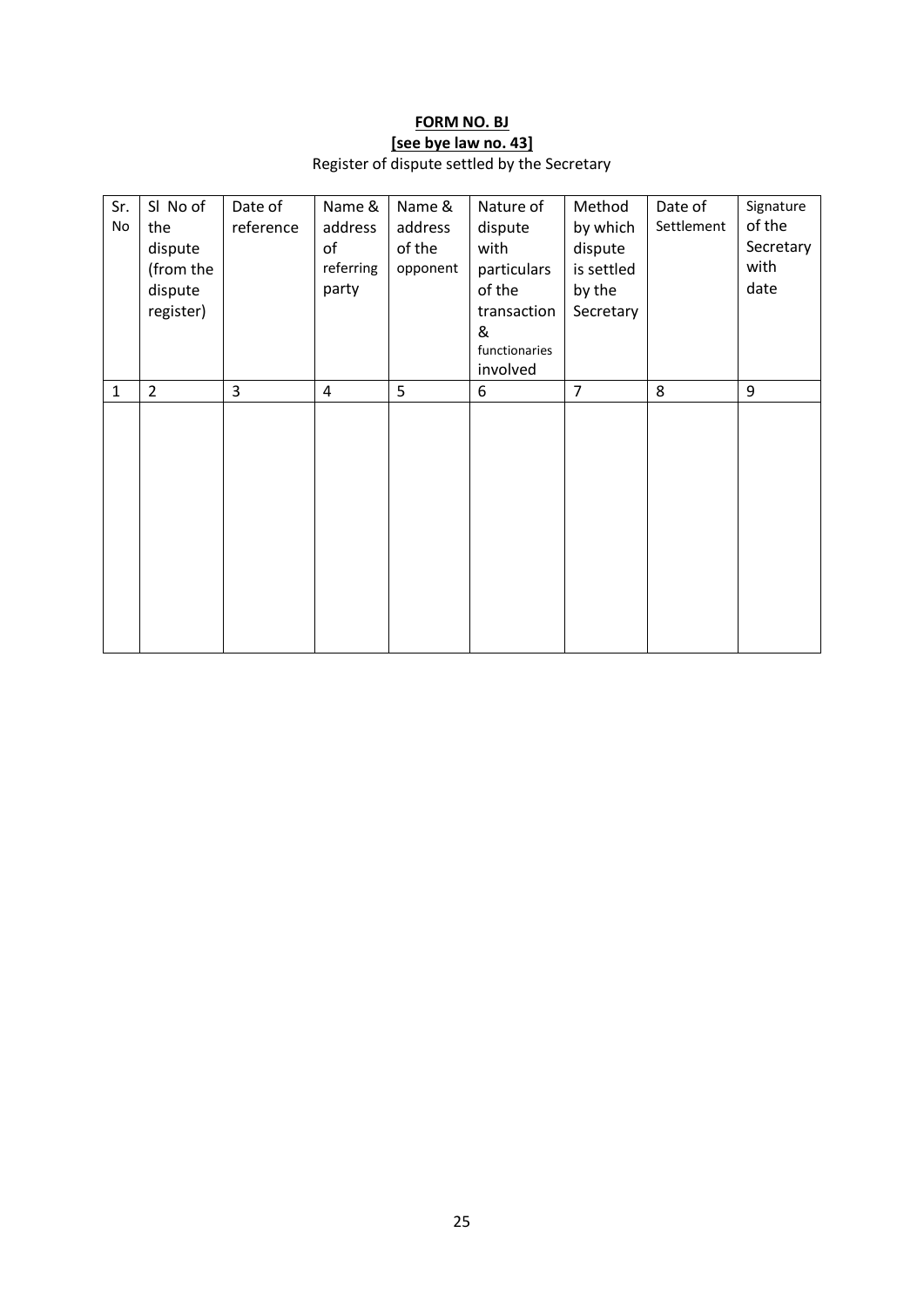#### **FORM NO. BK**

[*SeeByelaw No. 3* ]

#### **Application Form for The Renewal of Licence Under Section 54**

| To,  |                                                                                                 |
|------|-------------------------------------------------------------------------------------------------|
|      | The Secretary,                                                                                  |
|      | Goa Agricultural Marketing Board,                                                               |
|      | Raia, Salcete-Goa.                                                                              |
| Sir, |                                                                                                 |
|      | I hereby request for the renewal of my licence. The necessary particulars are given below:-     |
|      | (1) Particulars of the private/consumer market, yard/other marketing infrastructure for which   |
|      |                                                                                                 |
|      | (2) Name of the applicant (with full particulars of the place of market yard)                   |
|      |                                                                                                 |
|      |                                                                                                 |
|      |                                                                                                 |
|      |                                                                                                 |
|      |                                                                                                 |
|      | (8) Has the applicant (s) or where the applicant is a firm, has any member thereof singly or in |
|      | collaboration with any body else, been,—                                                        |
|      | (a) granted any Licence in any other market area and his Licence has been suspended or          |
|      |                                                                                                 |
|      | (b) convicted of any offence involving moral turpitude. If so the date of conviction;           |
|      |                                                                                                 |
|      |                                                                                                 |
|      | (d) defaulter of not paying the dues to the Marketing Board                                     |
|      |                                                                                                 |
|      |                                                                                                 |
|      |                                                                                                 |
|      | (2) The particulars given above are true and correct to the best of my knowledge and            |
|      | belief.                                                                                         |
|      | Place:                                                                                          |
|      | Yours faithfully,<br>Date:                                                                      |
|      |                                                                                                 |

Signature of applicant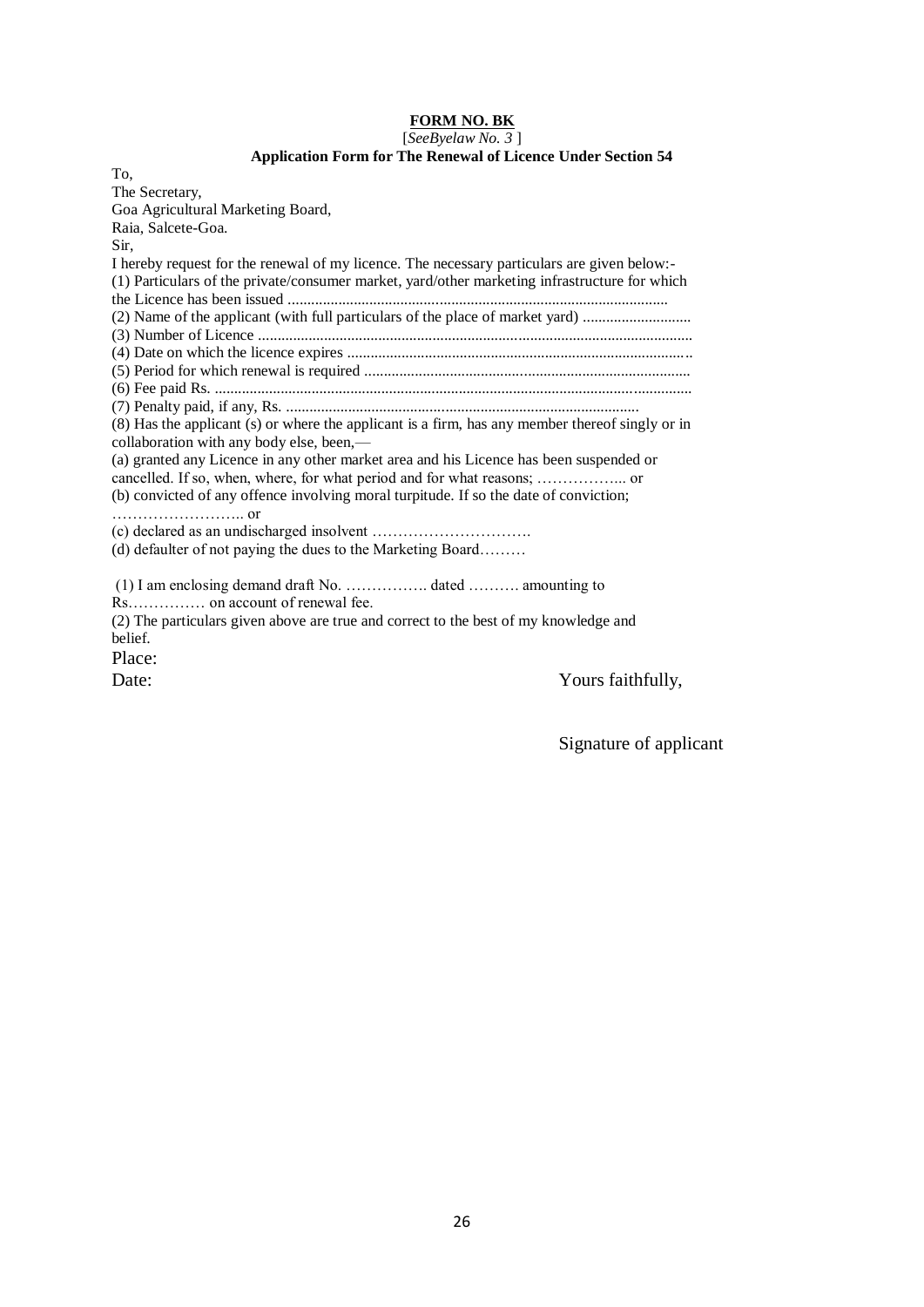#### **FORM NO. BL**

[See bye law no 42]

### **AUTHORISATION**

**For movement of notified commodities outside the market area (Goa State)( issued under Section 50 of The Goa Agricultural Produce Marketing(Development & Regulation) Act, 2007**

| AUTHORISATION is hereby granted to M/s.                           |                                                                                           |
|-------------------------------------------------------------------|-------------------------------------------------------------------------------------------|
|                                                                   | Producer/Trader of ______________, holding bonafide licence of Goa Agricultural Marketing |
|                                                                   | Board, bearing Registration no. ______________________ to despatch the following notified |
|                                                                   |                                                                                           |
|                                                                   | On(date) ________________________through Mollem/Pollem/dodmargh/Keri/Dhargal checkpost    |
|                                                                   | <b>Description of commodity</b>                                                           |
| 1. Name of Commodity<br>$\sim$ $\sim$ $\sim$ $\sim$ $\sim$ $\sim$ |                                                                                           |

| 2. Total Quantity |             |  |
|-------------------|-------------|--|
| 3. No of Bags     |             |  |
| 4. Date of issue  |             |  |
| 5. Place of issue |             |  |
|                   |             |  |
|                   | <b>Seal</b> |  |

**Signature of issuing Authority**

**Note: This authorisation will remain valid for a period of ONE/THREE DAYS from the date of its issue.**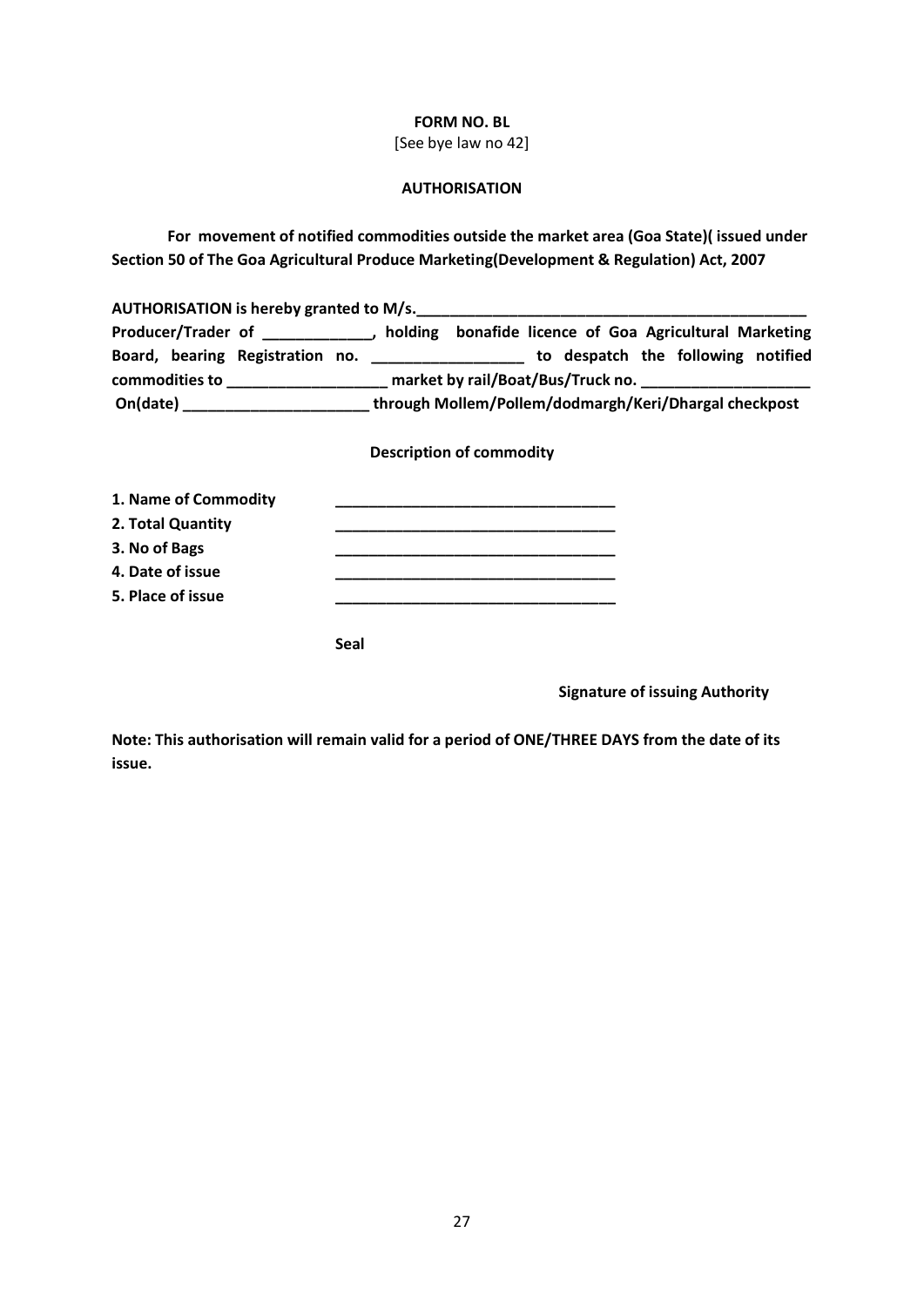### FORM NO. BM [*See Bye Law No. 3*]

**Affix 2 passport size photos**

| Form of Application for Registration/Renewal of Registration of Market Functionaries     |
|------------------------------------------------------------------------------------------|
| To,                                                                                      |
| The Secretary,                                                                           |
| The Goa Agricultural Marketing Board,                                                    |
| Margao Main yard,                                                                        |
| Raia-Salcete, Margao-Goa.                                                                |
| Sir,                                                                                     |
|                                                                                          |
| firm/HUF/Private/Public limited company/Government undertaking/Co-operative              |
| Society/NGO, submit the application for grant/renewal of Registration as                 |
| etc.) of the Goa Agricultural Marketing Board, Margao, Arlem, Raia, Salcete-Goa, for the |
|                                                                                          |
|                                                                                          |
|                                                                                          |
|                                                                                          |
|                                                                                          |
| 5. Age $\_\_\_\_\_\_\_\_\_\_\_\_\_\_$                                                    |
|                                                                                          |
|                                                                                          |

1. Name of the partners in the business :-

| <b>NAME</b>         | AGE | <b>ADDRESS</b> | <b>SIGNATUR</b><br>F |
|---------------------|-----|----------------|----------------------|
|                     |     |                |                      |
| $\cdot \cdot$<br>11 |     |                |                      |
| iii                 |     |                |                      |
| 1V                  |     |                |                      |
| $\mathbf{V}$        |     |                |                      |

2. Partnership Registration No. and date

……………………………………………………………

3. Name of Agricultural Produce in which applicant proposes to trade in ……………………………………………………………………………………………..

I/We am/are submitting the following documents with this application.

(i) Copy of Business Registration Certificate

- (ii) Copy of the partnership deed/registration/private/ public ltd. Company etc.
- (iii) Copy of memorandum of association/Article of Association/Bye-laws.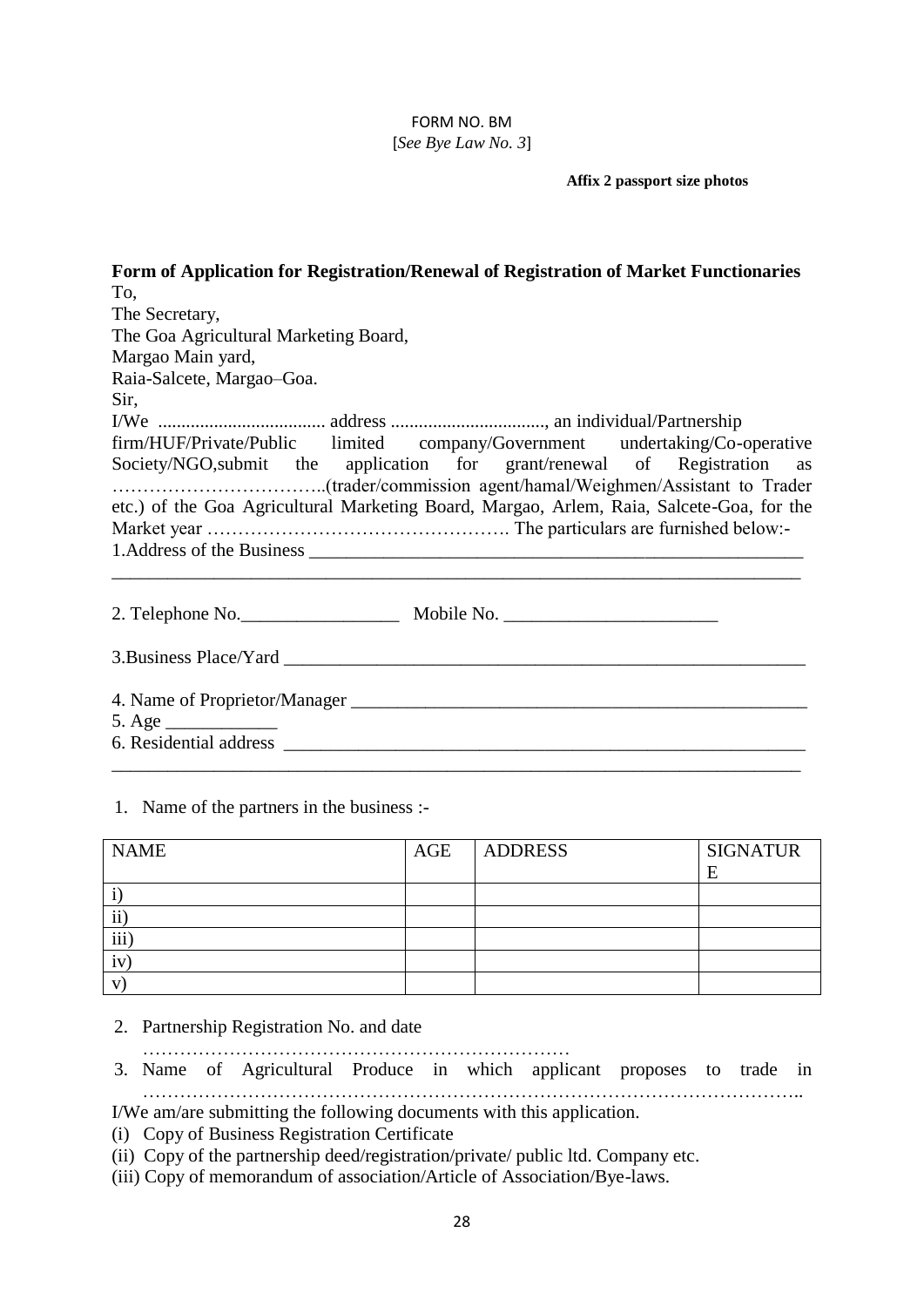(iv) Cash Security/security bond/ Bank gurantee for Rs. …………………………… (v) Amount of license fee of Rs. ………………….. in cash/cheque.

## **UNDERTAKING**

I/We undertake that I/We are not the defaulters of any of the provisions under the Goa Agricultural Produce Marketing (Regulation and Development) Act, 2007 and the Rules, 2010 and further undertake that I/We have not been convicted or held guilty for violation of the said Act and Rules and I/We also abide by the provisions of the said Act, Rules and Byelaws and the conditions of Registration.

You are requested to grant Registration to me/us to function as \_\_\_\_\_\_\_\_\_\_\_\_\_\_\_\_ at\_\_\_\_\_\_\_\_\_\_\_\_\_\_\_

Place:

Date: Yours faithfully,

Signature of applicant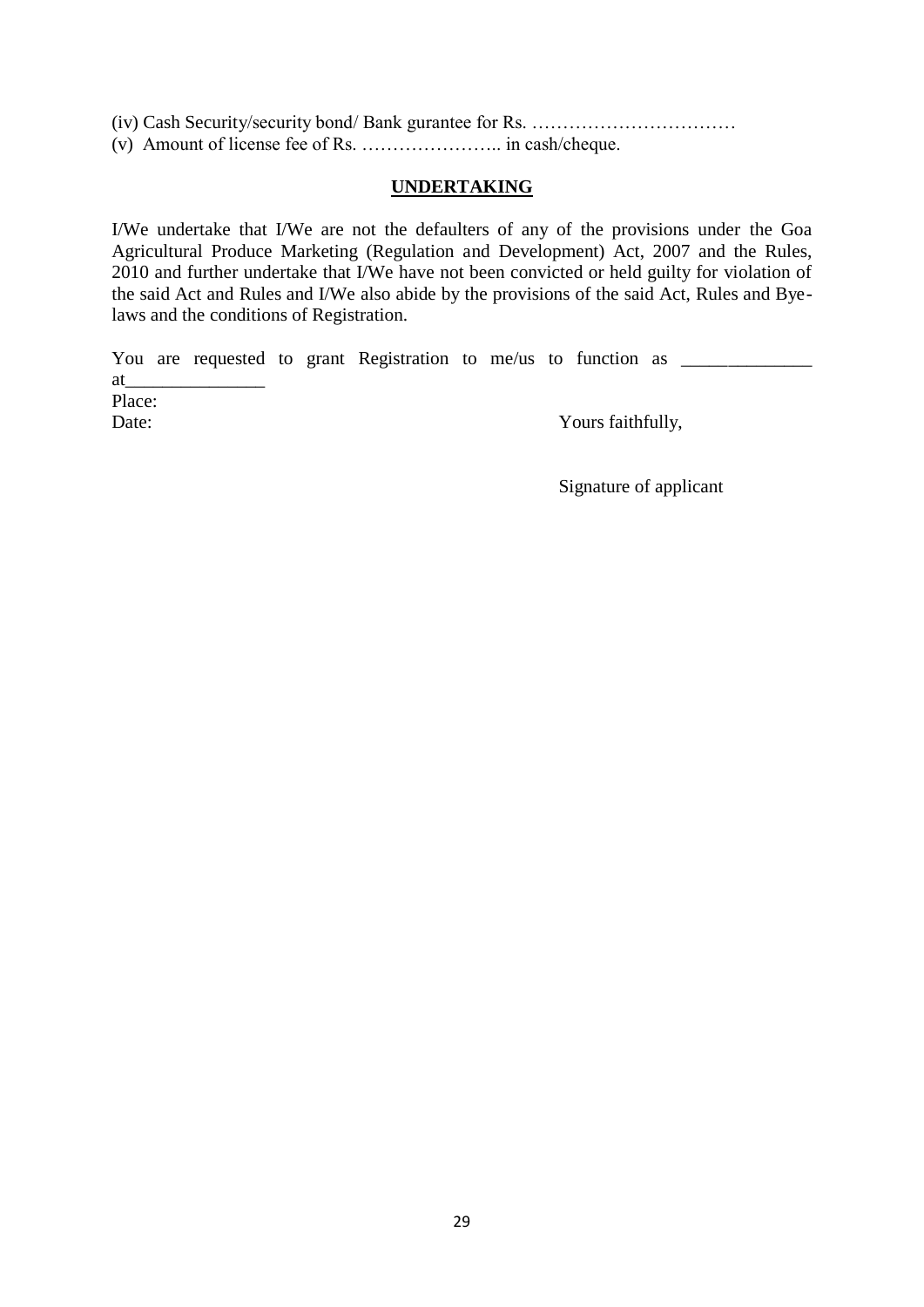# **RECOMMENDATION FOR ISSUE OF NEW/RENEWAL OF REGISTRATION**

- 1. Name of the Market supervisor/Asst. secretary :
- 2. Name of Applicant & Address :
- 3. In case of new registration it may be Stated whether he was a registration holder of the Board for previous year, if so give
	- a) Registration No. & class :
	- b) whether he has submitted all the returns for the past year:
	- c) Whether he has paid all the market fee/rent due, if not the outstanding dues :
- 4. Whether any registration up gradation fee is required to pay the previous year :
- 5. Whether he has violated any condition of the registration, if so give details :
- 6. Whether any legal action was taken against The party and result thereof :
- 7. Whether the applicant fall within the Restricted area of the sub yard.
- 8. Any other information for consideration/ Rejection of the registration.
- 9. Recommendations of Market Supervisor/ Asstt. Secretary to consider or reject the Registration Application with reasons thereof :
- 10. All the pages of application form are verified After going through all columns and found Dully filled in. The same state of the state of the state of the state of the state of the state of the state o

11. remarks if any :

Place :

Date : Signature of Market Supervisor/Astt. Secretary ( Sub yard )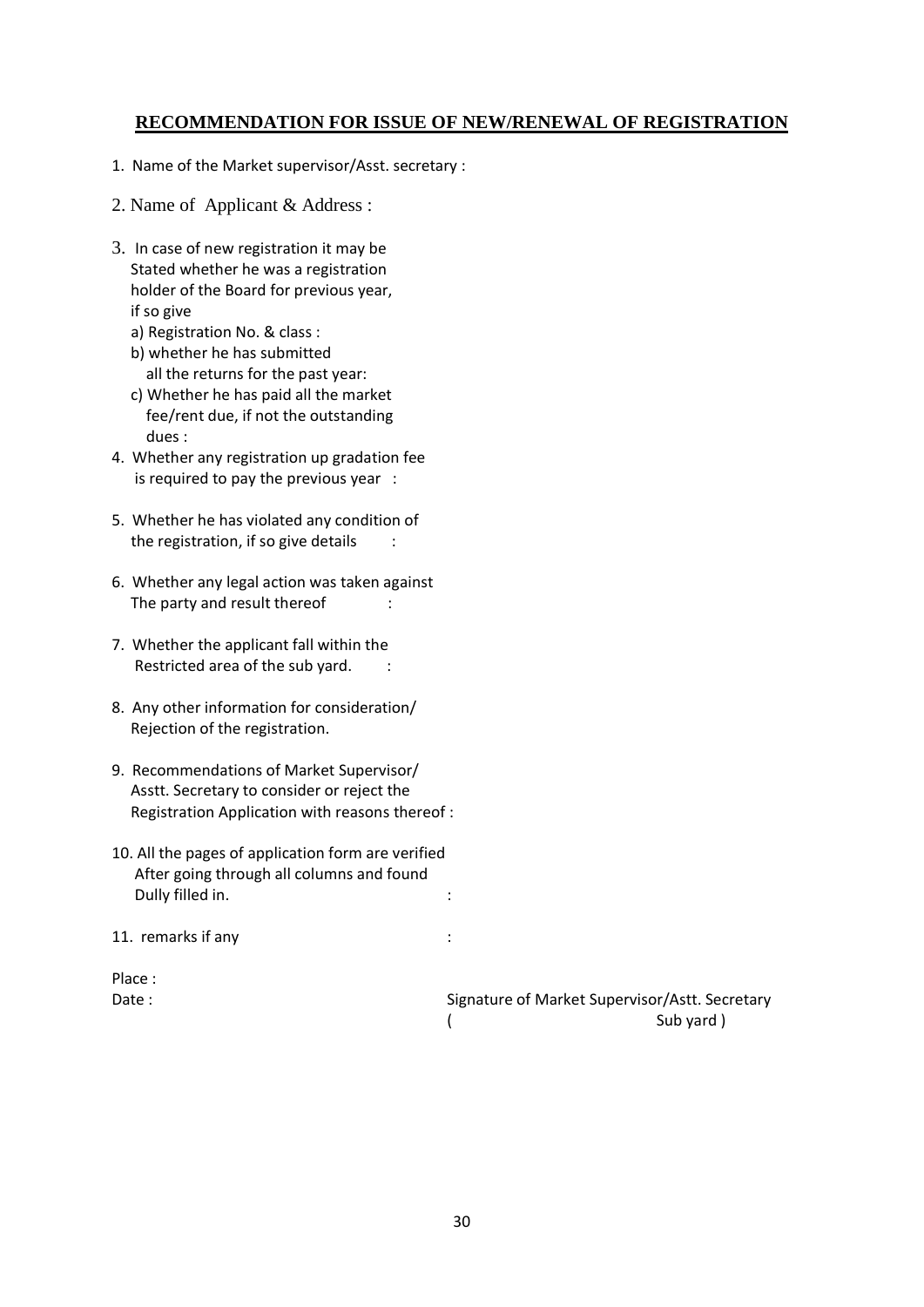### **SECURITY BOND( to be executed on Rs. 20/- stamp paper)**

| Whereas                                                                                         |  |    |       |       |  |
|-------------------------------------------------------------------------------------------------|--|----|-------|-------|--|
| registration as commission agent/ Class Trader from Goa Agricultural Marketing Board,           |  |    |       |       |  |
| Margao hereinafter referred to as the said Board and whereas the said Board has agreed to       |  |    |       |       |  |
| grant the said registration and other consideration to the                                      |  |    | said  | Shri. |  |
| n furnishing a Security Bond.                                                                   |  |    |       |       |  |
|                                                                                                 |  |    |       |       |  |
|                                                                                                 |  |    |       |       |  |
|                                                                                                 |  |    |       |       |  |
| of <u>example and the contract of</u> residing<br>son<br>years,                                 |  | at | House | No.   |  |
|                                                                                                 |  |    |       |       |  |
|                                                                                                 |  |    |       |       |  |
| agree to undertake the responsibilities towards payment of dues, if any to the said Board or to |  |    |       |       |  |
|                                                                                                 |  |    |       |       |  |
|                                                                                                 |  |    |       |       |  |
| sucessors to the said Board and/or its successor and assigns as the case may be, or in the      |  |    |       |       |  |
|                                                                                                 |  |    |       |       |  |
| successors becomes liable to pay such sums of accounts or breaches and contravention of the     |  |    |       |       |  |
| Act, rules and bye laws and is hereby agreed by me.                                             |  |    |       |       |  |
|                                                                                                 |  |    |       |       |  |
| That the Goa Agricultural Marketing Board, Margao shall be at liberty to grant the<br>1.        |  |    |       |       |  |
|                                                                                                 |  |    |       |       |  |
| such indulgence as it may think proper without discharging or impairing my liabilities          |  |    |       |       |  |
| hereunder.                                                                                      |  |    |       |       |  |
| That the authority to determine the dues in question and other charges/ expenses, if<br>2.      |  |    |       |       |  |
| any thereto, shall rest exclusively with the said Board and that it shall be binding on me, my  |  |    |       |       |  |
| heirs, executors, administrators or legal representatives as my continuing guarantee to pay     |  |    |       |       |  |
| such dues as may be determined by the said Board.                                               |  |    |       |       |  |

3. That the liability on me shall not at any time exceed the sum of Rs. ………… (Rupees  $\Box$  only)

Signed by Guarantor

 $\overline{\phantom{a}}$  , and the set of the set of the set of the set of the set of the set of the set of the set of the set of the set of the set of the set of the set of the set of the set of the set of the set of the set of the s

 $\_$ 

Date:

Signature of Guarantor

Address :

WITNESSES

1. Name Address : Signature

2. Name Address : Signature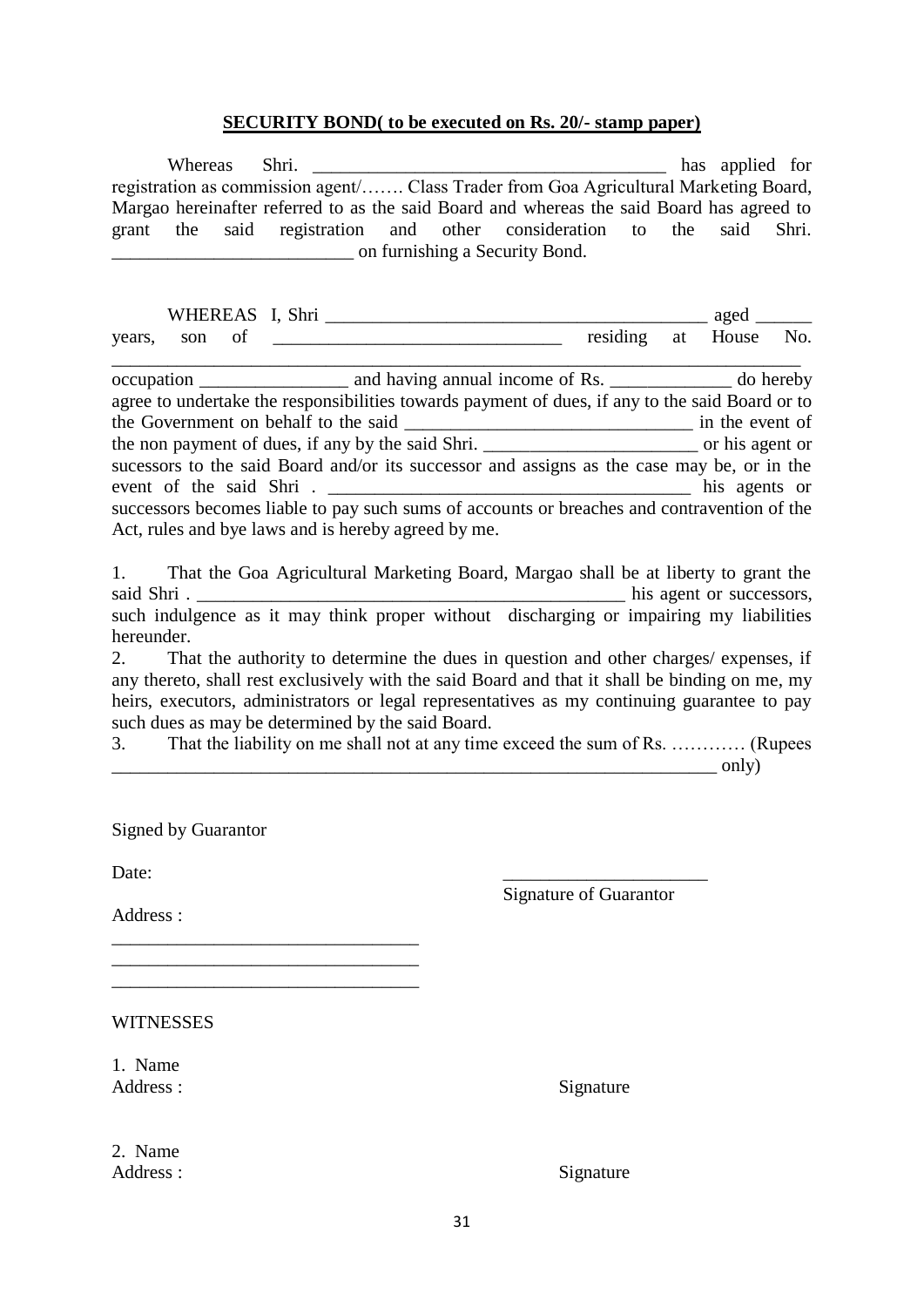========================== FOR OFFICE USE ONLY==================================

I hereby certify that the license fee deposit/renewal fee of Rs. \_\_\_\_\_\_\_\_\_\_\_\_ under receipt No. 2012 and the dated the contract of the basis been received. All the basis been received. All the same of the same of the same of the same of the same of the same of the same of the same of the same of the same of the s columns of the application form duly filled and all the documents mentioned in the application are enclosed.

Date \_\_\_\_\_\_\_\_\_\_\_\_\_\_\_\_\_\_\_\_ Yard Incharge

Accountant's Signature

Dy. Secretary's Signature Registration is accepted/ rejected vide resolution no. \_\_\_\_\_\_\_\_\_\_\_\_\_\_\_\_\_\_ dated

\_\_\_\_\_\_\_\_\_\_\_\_\_\_

Date: Signature of Secretary

As per Secretary's recommendation registration may be issued.

Signature of Chairman/Administrator

Registration No. \_\_\_\_\_\_\_\_\_\_\_\_\_\_\_ dated \_\_\_\_\_\_\_\_\_\_\_\_\_\_\_\_ is issued.

Date : Clerk signature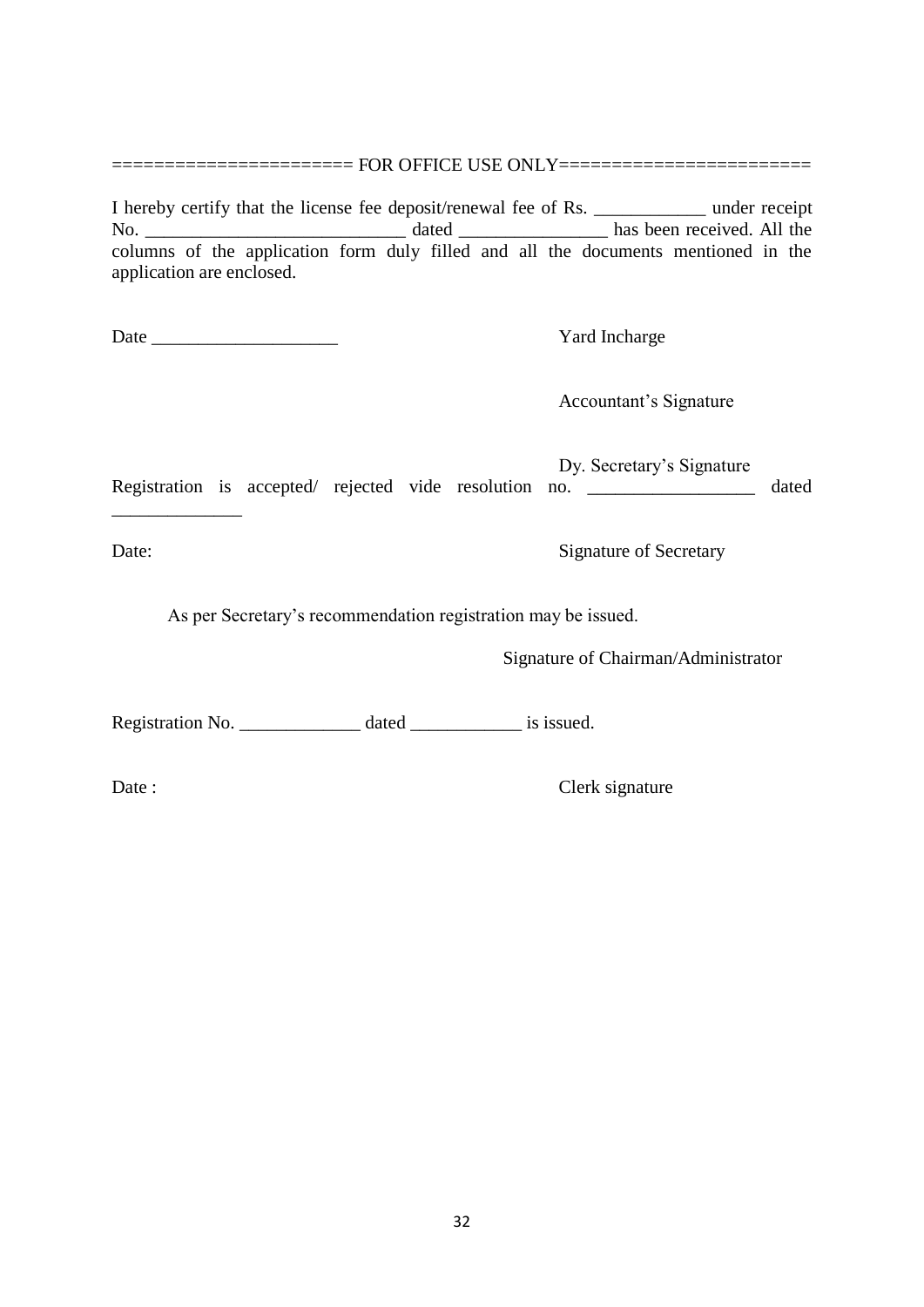#### **FORM NO. BN**

[See bye law no 15(2)]

### Form of Weightment/counting Slip.

Purchaser Commission Agent Producer Office copy

Sl No. \_\_\_\_\_\_\_\_\_\_ Date :\_\_\_\_\_\_\_\_\_\_\_\_\_\_\_\_\_

### **Goa Agricultural Marketing Board, Margao, Arlem Raia Salcete Goa**

| <b>Name of Purchaser:</b>                                                                                      |                                                                                                                                                                                                                                      |                                                                       |
|----------------------------------------------------------------------------------------------------------------|--------------------------------------------------------------------------------------------------------------------------------------------------------------------------------------------------------------------------------------|-----------------------------------------------------------------------|
| <b>Name of Producer &amp; Address:</b>                                                                         | <u> 1980 - Jan Alexandro Alexandro Alexandro Alexandro Alexandro Alexandro Alexandro Alexandro Alexandro Alexandro Alexandro Alexandro Alexandro Alexandro Alexandro Alexandro Alexandro Alexandro Alexandro Alexandro Alexandro</u> |                                                                       |
| Name of Weighman/counter                                                                                       |                                                                                                                                                                                                                                      | Place of delivery <b>notational contract to the place of delivery</b> |
| <b>Type of Agricultural Produce:</b>                                                                           |                                                                                                                                                                                                                                      | Quantity ______ _________________                                     |
| Rate per Unit of the control of the control of the control of the control of the control of the control of the | <b>Rupees</b>                                                                                                                                                                                                                        |                                                                       |

| Kg/No | Kg/No | Kg/No | Kg/No | Kg/No | Kg/No |
|-------|-------|-------|-------|-------|-------|
|       |       |       |       |       |       |

**Total weight in kgs/ Total No.**

**Commission agent/Purchaser/Weighman/Counter**

**FORM NO. BO**

[See bye law no 15(2)]

Marketing Board Purchaser Office copy

Form of Sale Slip.

Sl No. \_\_\_\_\_\_\_\_\_\_ Date :\_\_\_\_\_\_\_\_\_\_\_\_\_\_\_\_\_

**Name of Commission Agent/Trader \_\_\_\_\_\_\_\_\_\_\_\_\_\_\_\_\_\_\_\_\_\_\_\_\_\_\_\_\_\_\_\_\_\_\_\_\_\_\_\_\_\_\_\_\_\_\_\_\_\_\_\_**

Name & Address of Purchaser

| <b>Name of Producer</b> | <b>Village</b><br><b>Name of Produce</b> |  | Unit | Rate | <b>Remarks</b> |
|-------------------------|------------------------------------------|--|------|------|----------------|
|                         |                                          |  |      |      |                |

**Marketing Board's Clerk/Grader Purchaser Commission Agent/Trader**